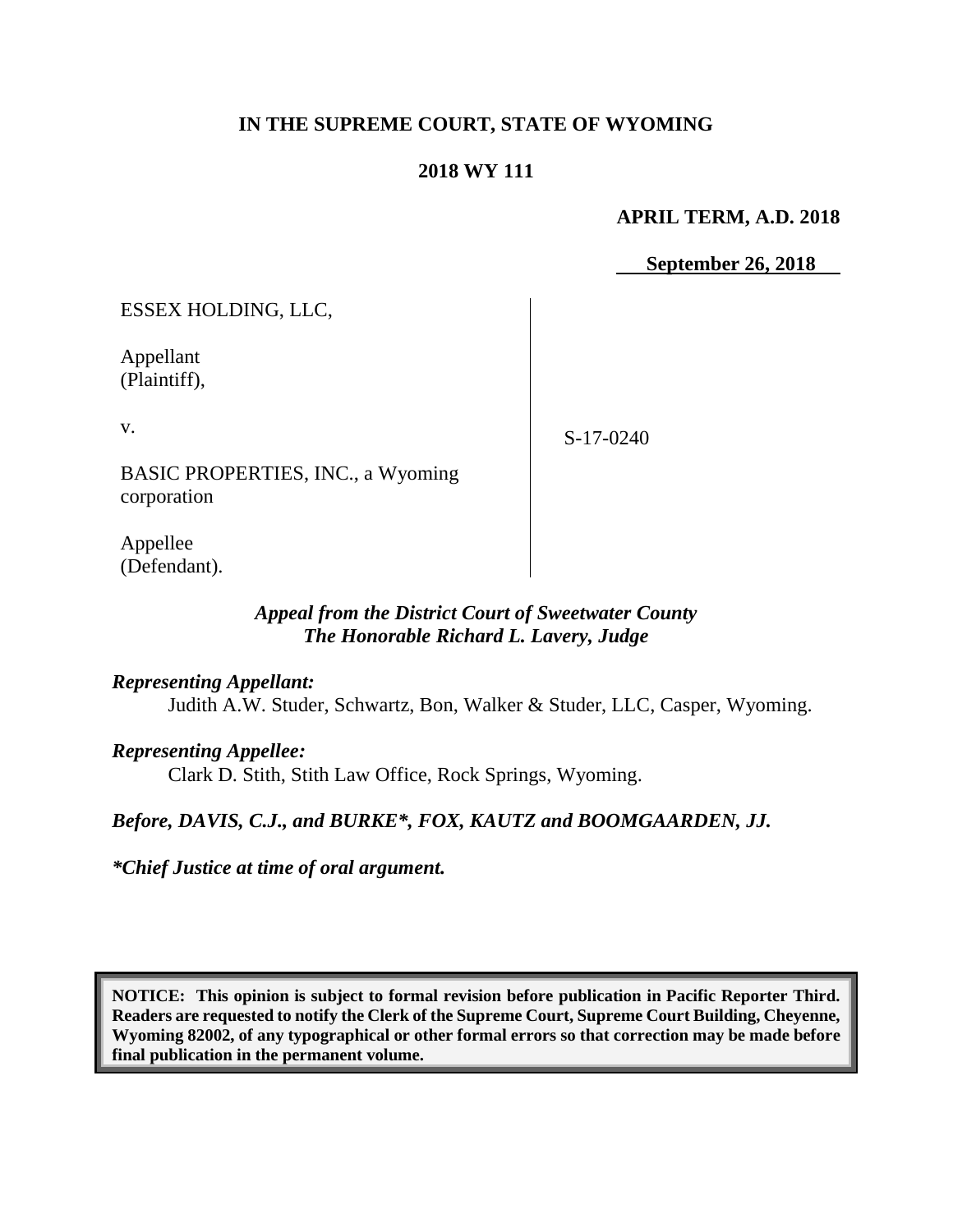#### **FOX, Justice.**

[¶1] Essex Holding, LLC (Essex) and Basic Properties, Inc. (Basic) each own lots in a shopping center subject to restrictive covenants. Basic requested Essex's consent to amend the covenants to allow Basic to develop one of its lots. Essex refused, litigation ensued, and a jury awarded Basic \$200,000 in damages. The district court also awarded attorney fees and costs to Basic. Essex filed post-trial motions which the district court denied, and Essex filed its appeal within 30 days of that denial. Essex challenges the verdict and damages award, along with several of the district court's rulings and orders. We affirm.

### *ISSUES*

[¶2] We restate and reorder the issues Essex has raised:

1. Did Essex timely file its Notice of Appeal?

2. Did Basic have standing to assert its counterclaim?

3. Did the district court err when it submitted Basic's counterclaim for breach of contract to the jury?

4. Did jury instructions which rejected Essex's theory regarding the void 1993 Amendment constitute plain error?

5. Did cumulative error result in an excess verdict or a verdict contrary to law?

6. Did the district court properly grant Basic's motion for judgment as a matter of law on Essex's anticipatory repudiation claim?

7. Did the district court err in its award of attorney fees and costs to Basic?

8. Did the district court properly deny Essex's W.R.C.P. 60(b) motion?

### *FACTS*

[¶3] Essex and Basic each own parcels of land in the Flaming Gorge Shopping Center in Green River, Wyoming, subject to restrictive covenants (the ECRs) recorded by the developer in 1975. The ECRs grant each parcel owner an access easement for the common areas, largely consisting of ingress and egress to the parking lot. They may be modified with the "written consent of all record owners of Parcels I, II, and III," which consent "shall not be unreasonably withheld."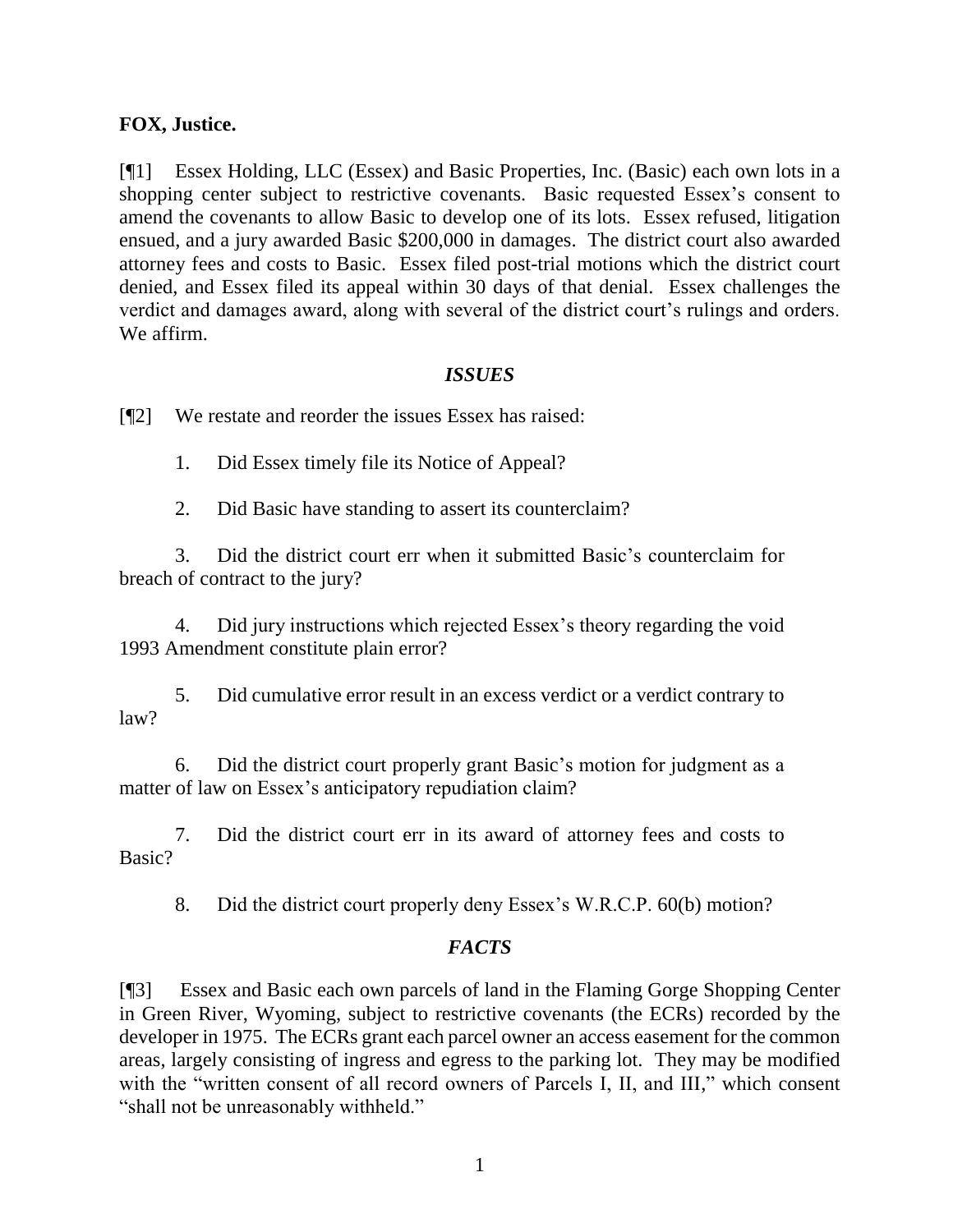[¶4] The developer attempted to modify the ECRs in 1993, before Essex and Basic acquired their parcels, in conjunction with subdividing Parcel II into Parcel II-A and Parcel II-B. The developer recorded a Modification and Amendment of Easements with Covenants and Restrictions Affecting Land on December 14, 1993 (1993 Amendment) for this purpose.

[¶5] Essex acquired Parcel I in 1999, and Basic acquired Parcel II-B in 1998, Parcel II-A in 1999, and Parcel III in 2003. In 2008, Basic enlarged and renamed Parcel II-B as Parcel II-D. In 2012, Basic sold Parcel II-A to David and Lynda Laughlin (Laughlins).

[¶6] On November 17, 2011, Basic contracted to sell Parcel II-D to O'Reilly Automotive Store, Inc. (O'Reilly) for the construction of an auto parts store. Basic and O'Reilly believed that the 1993 Amendment permitted construction of a building along the eastern boundary of Parcel II-D. In the spring of 2012, Basic and O'Reilly realized that there were access problems along the eastern boundary and wished to move the parcel's building area to the southern boundary. The change would require further amendment of the ECRs.

[¶7] Around April 2012, Basic's president, Don Johnson, contacted Essex's managing member, Mark Langfan, to discuss amending the ECRs. On May 8, 2012, Basic's attorney expressly requested Essex's consent to amend the ECRs and provided a proposed written amendment to the 1993 Amendment.

[¶8] After receiving no response, Basic's attorney made several phone calls and sent several follow-up emails to Essex on June 14, 19, and 27, 2012, and July 12, 2012, providing O'Reilly's site plan, additional copies of the ECRs, prior amendments, and the proposed written amendment. Essex did not respond to any email and did not provide any substantive comments about the proposed development during any of the telephone calls.

[¶9] On July 2, 2012, O'Reilly's realtor emailed photographs of the proposed development to Essex and requested Essex's consent to the plan. Essex provided the photographs to its tenant and property manager, Ace Hardware, requesting its feedback. Ace Hardware informed Essex that the proposed O'Reilly building would benefit its business by increasing traffic to the shopping center.

[¶10] On August 13, 2012, Mr. Johnson emailed Essex requesting a time to discuss the amendment. Essex replied two days later, stating: "You only sent us some of the documents. Where are all of the easement documents for the property?" Basic's attorney re-sent copies of the ECRs and all amendments to Essex. Mr. Johnson explained that the proposed development would have little impact on Essex's parcel and, instead, would increase traffic and the value of the parties' respective properties. Mr. Johnson offered to pay Mr. Langfan's expenses to come to Wyoming to view the site.<sup>1</sup>

 $\overline{a}$ <sup>1</sup> Mr. Langfan testified that he was not familiar with the area where the shopping center is located.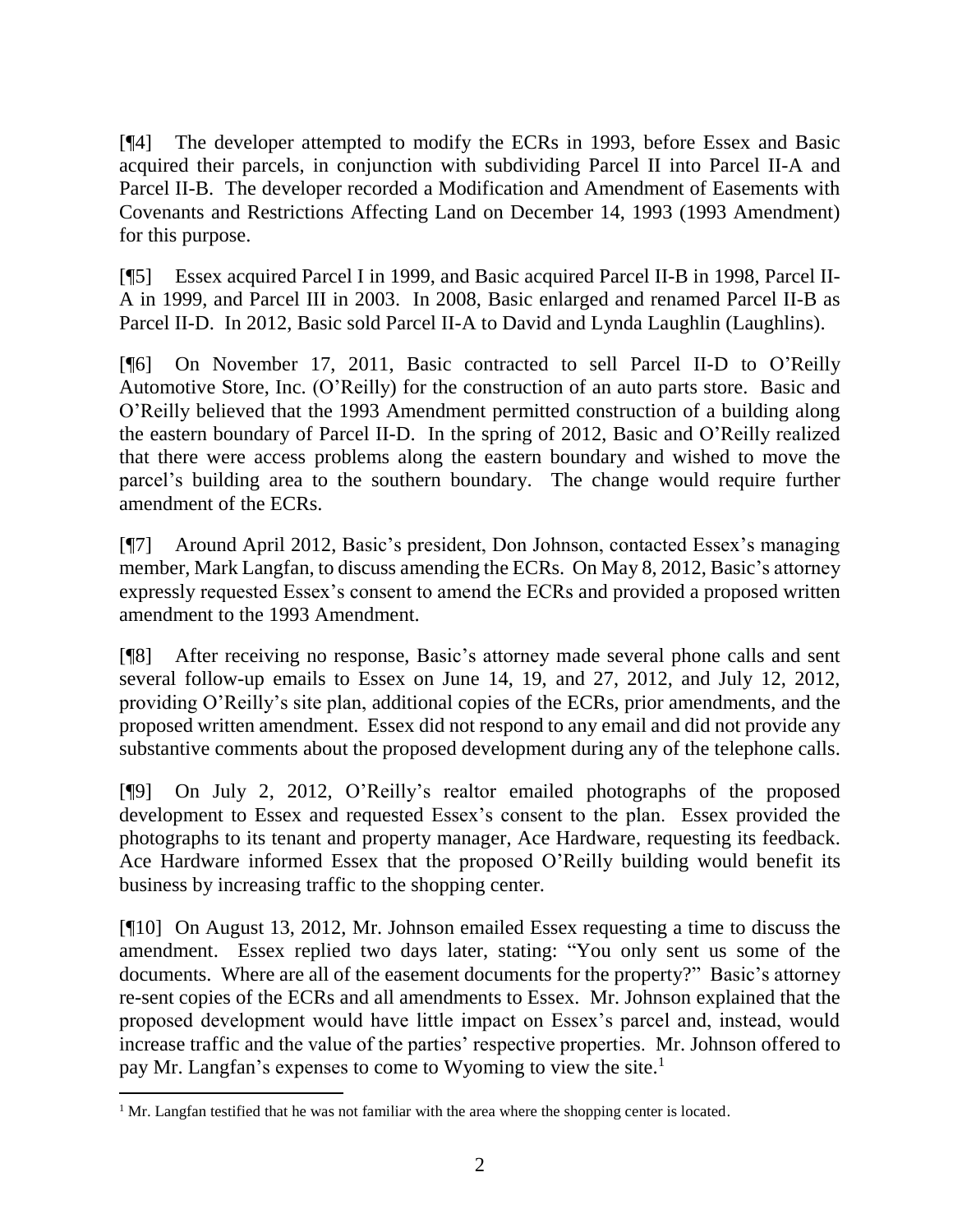[¶11] On or about August 24, 2012, however, Essex discovered that the 1993 Amendment was missing a required signature and could be invalid. Thus, instead of responding to Mr. Johnson's email, Essex informed Basic's attorney of the missing signature. Basic's attorney acknowledged that the 1993 Amendment did not contain a required signature, but continued to request Essex's consent to amend the covenants:

> As I mentioned in my prior email, I had thought that the putative 1993 Amendment (that I first sent to you on June 19, 2012) was valid, but it appears that perhaps it is not, because no representative from Parcel I signed it.

## *Please let us know under what conditions, if any, Essex Holding is willing to sign the proposed amendment.*

(Emphasis added.)

[¶12] On September 6, 2012, having received no substantive response to Basic's request, Mr. Johnson emailed Essex asking for help in understanding Essex's reluctance to approve the amendment. Mr. Langfan replied, "I was given false information to begin with that I was obligated to the building area. Secondly, from the plan alone, the ingress is impeded by what would parking stalls on and out [sic] that I believe is dangerous." Essex retained an attorney, considered itself in "litigation mode," and remained unwilling to negotiate or sign any proposed amendment.

[¶13] On September 14, 2012, O'Reilly's realtor informed Essex by email that a new proposed development option would be forthcoming. Essex responded the same day, stating:

> The issue is there is no right to build to begin with. I was first incorrectly told there was a right, and was sent a false graphic depicting the false statement. Then, I had to do my own research which proved there wasn't any such right. Then, I discovered there was a false document recorded against my title. That document must be removed immediately.

The "false document" Essex referred to was the 1993 Amendment.

[¶14] Following this exchange, the attorneys for Basic and Essex continued to correspond. Basic's attorney renewed Basic's request for consent, reminding Essex's attorney that the ECRs prohibited the unreasonable withholding of consent. Basic's attorney urged Essex's attorney to "clean up the record and make clear that building is allowed on this particular corner that is furthest from Essex Holding's property." Essex's attorney did not respond to the consent issue. Instead, he claimed that Basic breached the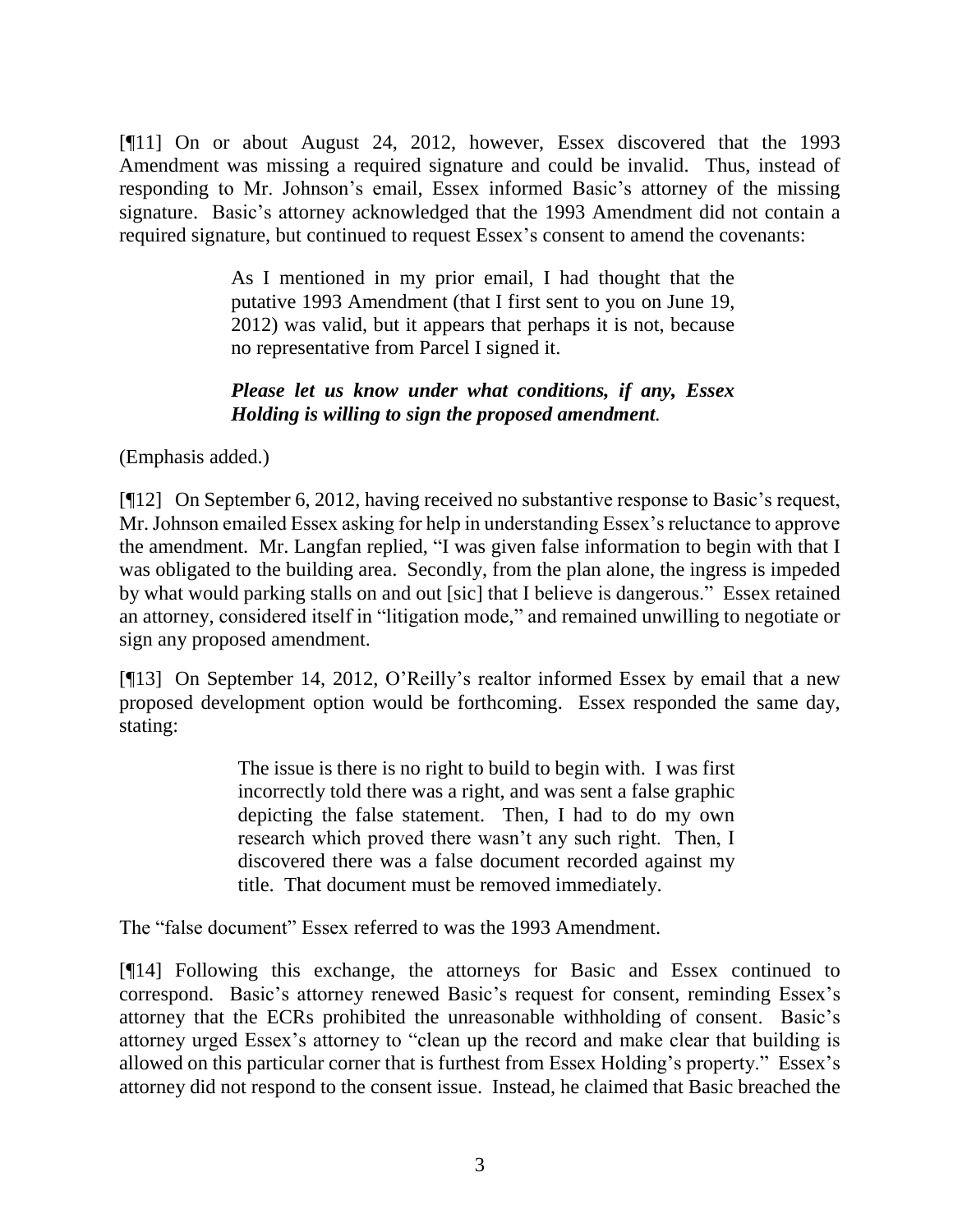ECRs and asked Basic to remove the 1993 Amendment from the record. Basic's attorney countered that Essex was in breach of the ECRs and not acting in good faith, and documented Basic's attempts to secure Essex's consent to an ECR amendment:

> I called Mr. Langfan multiple times in May and June but could not get a response from him one way or the other. I sent follow up emails to Langfan on May 14, June 14, June 19, June 27, July 12 and August 1, 2012. As you are aware, Essex Holding initially took no position on the proposed new amendment and then ultimately refused to consent to any amendment that would allow construction on Parcel II-D. During a separate email exchange between Don Johnson and Mark Langfan on September 6, 2012, Langfan expressed concerns about ingress and egress.

> Essex Holding has never given any coherent reason for refusing to sign the proposed amendment. Its claim that ingress and egress would be adversely affected is not well founded as O'Reilly Auto Parts would be adding an additional ingress and egress point, thus improving not degrading access to the shopping center.

> This letter provides notice that Essex Holding is in violation of Section 8(a) of the ECRs for its unreasonable withholding of consent to the proposed amendment to the ECRs that would allow construction of an O'Reilly Auto Parts store on Parcel II-D.

Essex's counsel responded in writing by simply stating:

I have received your letter dated November 1, 2012, in which you make several assertions that Essex Holding, LLC rejects and which we will not take the time to respond to at this point. I will, however, reiterate that Essex Holding, LLC has valid and legitimate business reasons for withholding consent to modify the Easements with Covenants and Restrictions Affecting Land [].

[¶15] On October 31, 2012, Mr. Johnson informed Mr. Langfan that O'Reilly had extended the contract through the end of December and was willing to adjust the site plan to address any safety concerns with the ingress and egress points. Mr. Johnson offered to pay Mr. Langfan for his time to resolve the issue. Mr. Langfan responded by directing Mr. Johnson to Essex's attorney.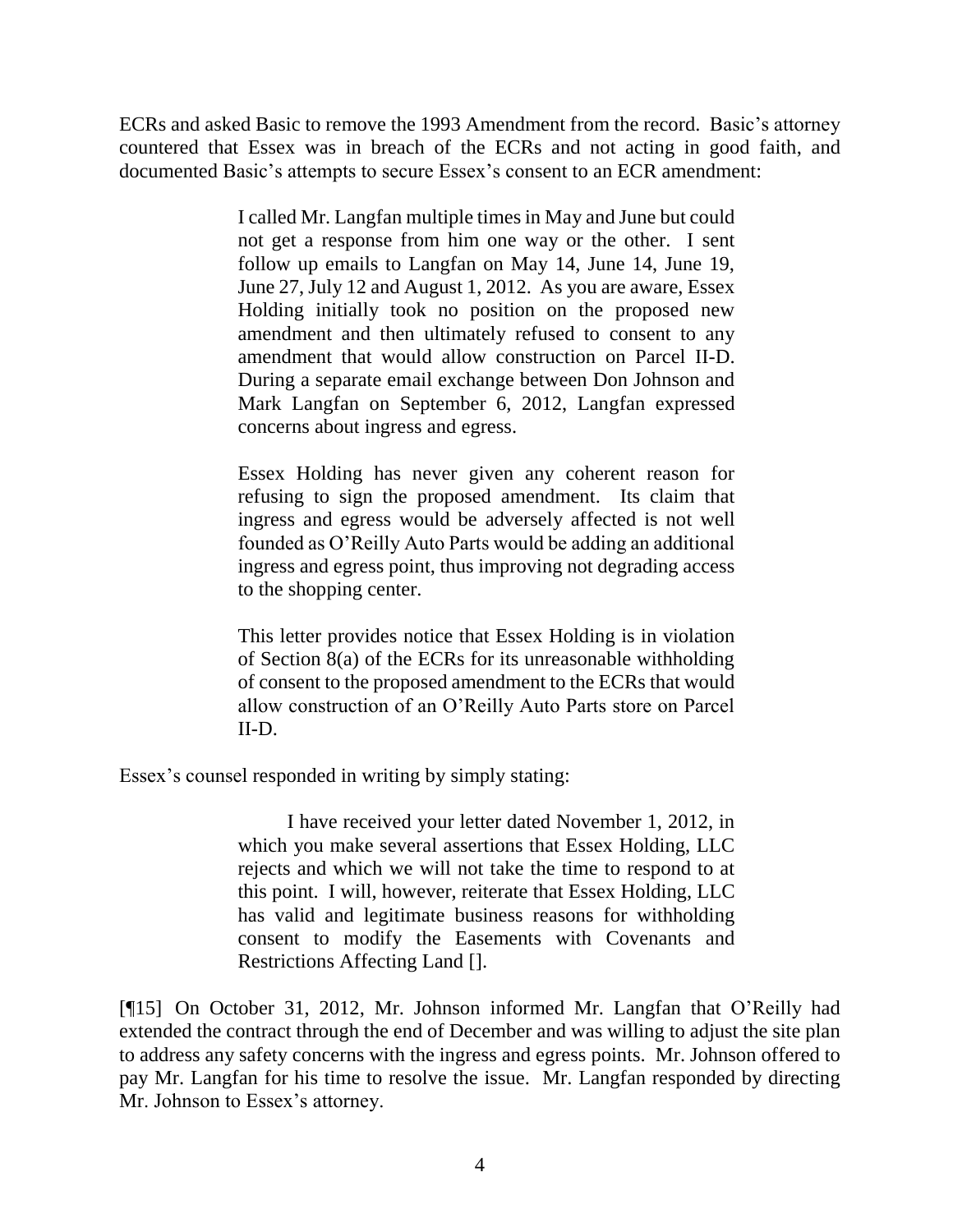[¶16] On December 14, 2012, Basic made a final attempt to secure Essex's consent. Basic warned Essex's attorney that Basic would likely lose the O'Reilly sale if Essex refused to sign a proposed amendment. Essex did not respond. O'Reilly terminated its contract with Basic on December 31, 2012.

[¶17] In the spring of 2013, Overland Development Corporation (Overland) contacted Essex about its desire to purchase Parcel II-D to develop and lease to O'Reilly. Essex refused to consent to any proposed development, and Overland terminated its purchase contract with Basic.

[¶18] On October 15, 2013, Essex filed suit in district court against Basic and the Laughlins. Essex sought to quiet title in Essex's easement in the common parking area, a declaratory judgment invalidating the 1993 Amendment, and damages for Basic's alleged anticipatory repudiation of the ECRs. Basic counterclaimed, asserting breach of contract and tortious interference with the O'Reilly and Overland sales contracts. Basic also sought declaratory and injunctive relief for Essex's unreasonable withholding of consent to modify the ECRs.

[¶19] The parties stipulated to entry of an order that declared the 1993 Amendment void *ab initio*. The district court then dismissed the Laughlins from the litigation, and dismissed Essex's claims for declaratory judgment and quiet title, leaving only its anticipatory repudiation claim against Basic. Essex moved for summary judgment on Basic's counterclaims. Basic filed a cross-motion for summary judgment on Essex's anticipatory repudiation claim. After full briefing and a hearing, the district court granted Essex's motion for summary judgment on Basic's tortious interference claim, but otherwise denied the parties' motions.

[¶20] Before trial, Essex filed a motion in limine to exclude Basic's evidence of damages and Basic's land valuation expert testimony. Essex claimed that monetary damages were not permitted because (1) the ECRs are equitable servitudes, not real covenants; (2) the terms of the ECRs did not permit monetary damages; and (3) the damages sought were unforeseeable consequential damages. Essex also asserted that Basic, as the sole owner of Parcel III, could not claim damages pertaining to Parcel II because the Laughlins did not join in the counterclaim as Essex alleged the ECRs required. In its Order After Pretrial Conference, the district court denied Essex's motion and determined that the ECRs permitted monetary damages if necessary for "full and adequate relief"; the damages were foreseeable; and Basic, as the sole owner of Parcel III, had standing to bring its counterclaims.

[¶21] At the close of the five-day jury trial, Essex moved for judgment as a matter of law, arguing that Basic lacked standing. The court denied the motion. Basic moved for judgment as a matter of law on Essex's claim for anticipatory repudiation, which the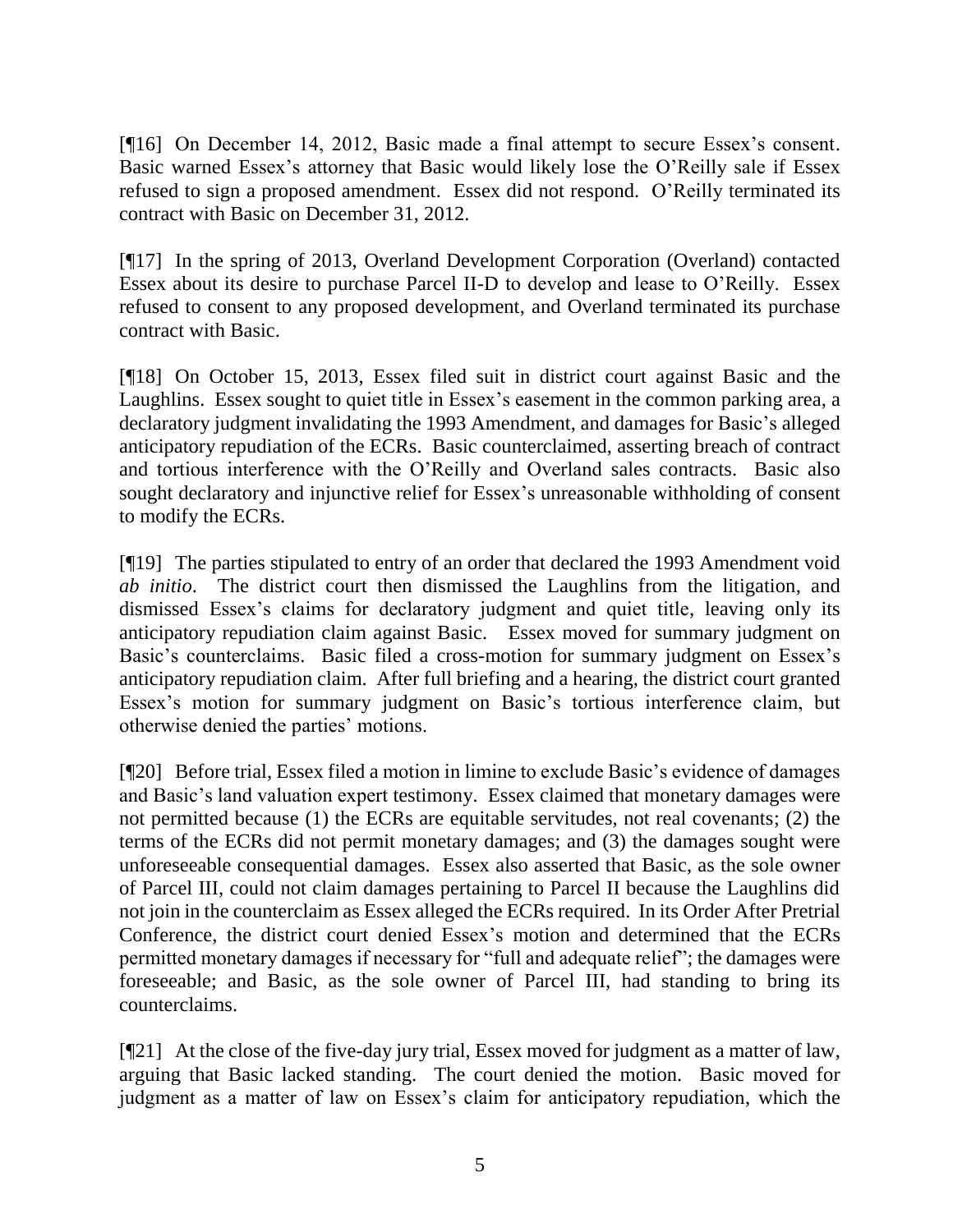district court granted. Essex then requested that the court instruct the jury to disregard any evidence of damages because the Laughlins were not joined in the counterclaim as co-owners of Parcel II. The district court did not act on Essex's request.

[¶22] During the final jury instruction conference, the district court overruled Essex's objection to Jury Instruction No. 12, addressing damages, and declined to give Essex's proffered instruction regarding the void 1993 Amendment. The court reasoned that the parties' stipulated facts adequately addressed the status of the 1993 Amendment and Essex could reference the stipulation during its closing argument.

[¶23] The jury returned its verdict on October 28, 2016, finding that Essex unreasonably withheld its consent to the proposed amendment to modify the covenants. Although Basic requested damages of \$315,000, the amount of the O'Reilly contract, the jury awarded \$200,000.

[¶24] The district court requested briefing and closing argument on Basic's claim for injunctive relief. Basic requested attorney fees and costs, and Essex renewed its motion for judgment as a matter of law seeking dismissal of Basic's counterclaim because it did not own all of Parcel II. During a February 2017 hearing on the pending motions, Basic voluntarily withdrew its claim for injunctive relief. The district court entered a Judgment in favor of Basic for \$200,000 on March 3, 2017. The court entered a Corrected Judgment on March 7, 2017, to correct a clerical error. On March 10, 2017, the district court entered its Order on Post Trial Motions, denying Essex's renewed motion for judgment as a matter of law, dismissing Basic's claim for injunctive relief, and awarding attorney fees and costs to Basic.

[¶25] On March 17, 2017, Essex filed its Motion by Plaintiff Essex Holding, LLC Pursuant to Rule 59 and Rule 60 of the Wyoming Rules of Civil Procedure (Rule 59 and 60 motion) requesting that the district court alter or amend the judgment or, alternatively, grant relief from the judgment. Basic opposed the motion, contending it essentially repeated arguments the district court had previously rejected. Basic asserted that the only "new argument" in the motion—that there was insufficient evidence to support the jury's damages award—lacked merit. The district court denied Essex's Rule 59 and 60 motion by its Order Denying Second Post Trial Motion, filed on May 4, 2017.

[¶26] Essex filed its Notice of Appeal on May 26, 2017. The district court entered a Corrected Order on Post Trial Motions and Judgment on May 31, 2017, fixing a clerical error and modifying the title. Essex amended its Notice of Appeal to include the corrected order on June 19, 2017.

[¶27] Basic moved this Court to dismiss Essex's appeal of the underlying judgment, claiming that Essex's Rule 59 and 60 motion was a motion for reconsideration that rendered the appeal untimely. This Court took the motion to dismiss under advisement pending oral argument.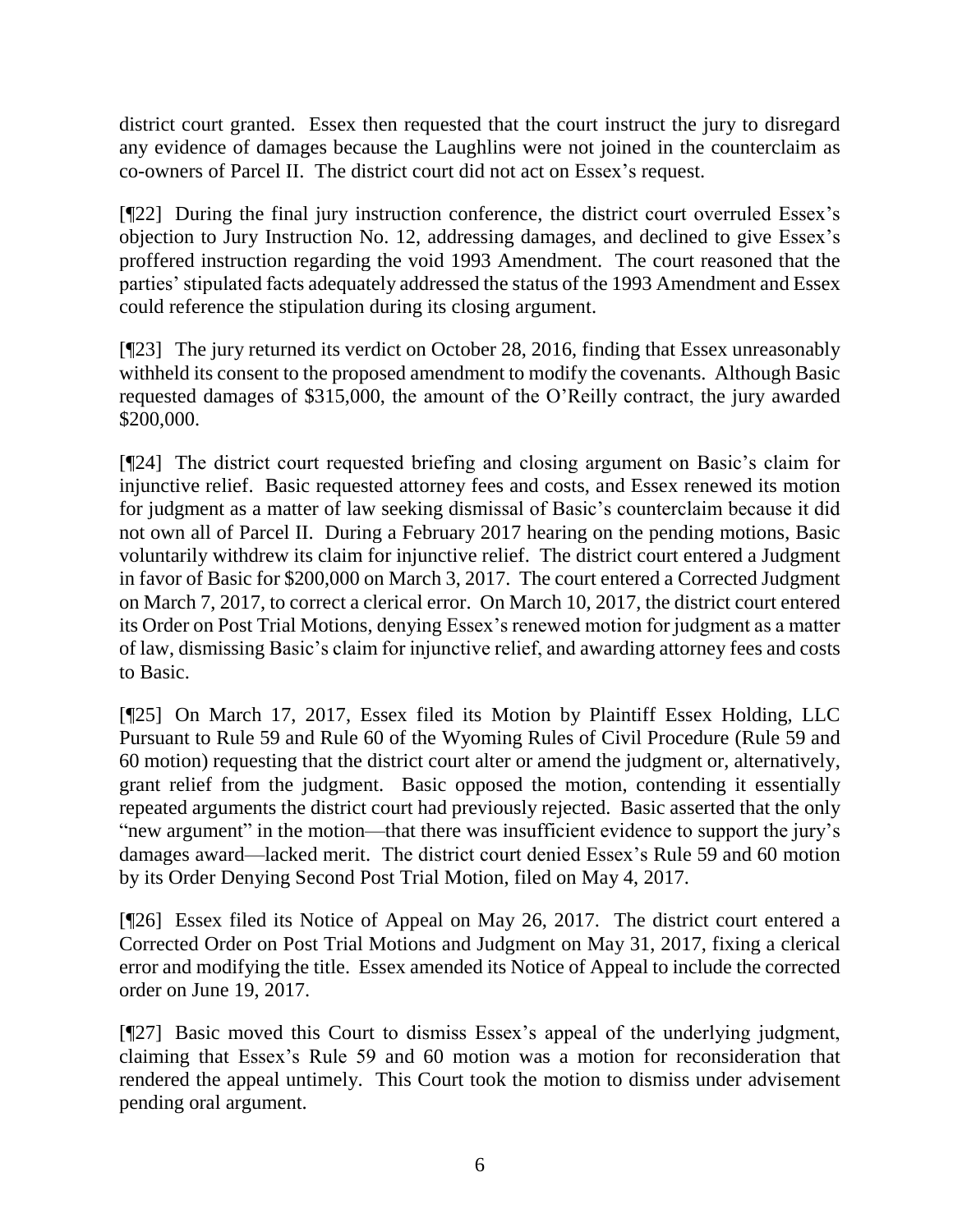#### *DISCUSSION*

### *I. Did Essex timely file its Notice of Appeal?*

[¶28] We first determine whether the Court has jurisdiction to consider this appeal. *Evans v. Moyer*, 2012 WY 111, ¶ 9, 282 P.3d 1203, 1208 (Wyo. 2012). "The existence of jurisdiction is a question of law and our review is *de novo.*" *In re Estate of Nielsen*, 2011 WY 71, ¶ 11, 252 P.3d 958, 961 (Wyo. 2011). Our jurisdiction is limited to timely appeals from final, appealable orders. *Id.*; W.R.A.P. 1.03; W.R.A.P. 1.04. A notice of appeal is timely if filed within 30 days from entry of the appealable order. W.R.A.P. 2.01(a). Essex did not file its Notice of Appeal within 30 days of the entry of the Order on Post Trial Motions and Judgment,<sup>2</sup> so we must determine whether its Rule 59 and 60 motion tolled the time for appeal.

[¶29] In civil cases, the time for appeal is tolled when a party timely files

a motion for judgment under Rule 50(b), Wyo. R. Civ. P.; a motion to amend or make additional findings of fact under Rule 52(b), Wyo. R. Civ. P., whether or not alteration of the judgment would be required if the motion is granted; *a motion to alter or amend the judgment under Rule 59***[***e***]***, Wyo. R. Civ. P.*, or a motion for a new trial under Rule 59[a], Wyo. R. Civ. P.

W.R.A.P. 2.02(a) (emphasis added).

 $\overline{a}$ 

[¶30] We held in *Sherman v. Rose*, 943 P.2d 719 (Wyo. 1997), that a motion not titled as a motion to alter or amend—in that case, a "motion to reconsider"—tolls the time for appeal only if it is the "functional equivalent" of a motion to alter or amend under Rule 59(e). *Id.* at 719-21. Citing federal district court cases, we defined the "functional equivalent" of a motion to alter or amend as a motion that rests on one of three appropriate grounds: "1) an intervening change in controlling law; 2) the availability of new evidence not available at the time the case was originally heard; or 3) the need to correct a clear error of law or prevent manifest injustice." *Id.* at 721 (citations omitted). We concluded that a motion merely "argu[ing] matters already presented and disposed of by the trial court" was not an appropriate ground for relief under Rule 59(e) and would not toll the time for appeal. *Id.* (citation omitted).

[¶31] In *Morehouse v. Morehouse*, 959 P.2d 179, 180-81 (Wyo. 1998), we extended the analysis set out in *Sherman* to properly labeled motions "to alter or amend" under Rule 59(e). We held that a motion to alter or amend fails to toll the time for appeal if, upon our

<sup>&</sup>lt;sup>2</sup> The Order on Post Trial Motions and Judgment resolved Basic's last remaining claim and, thus, is the final appealable order. *See*, *e.g.*, *Estate of McLean ex rel. Hall v. Benson*, 2003 WY 78, ¶ 8, 71 P.3d 750, 753 (Wyo. 2003); W.R.C.P. 54(b).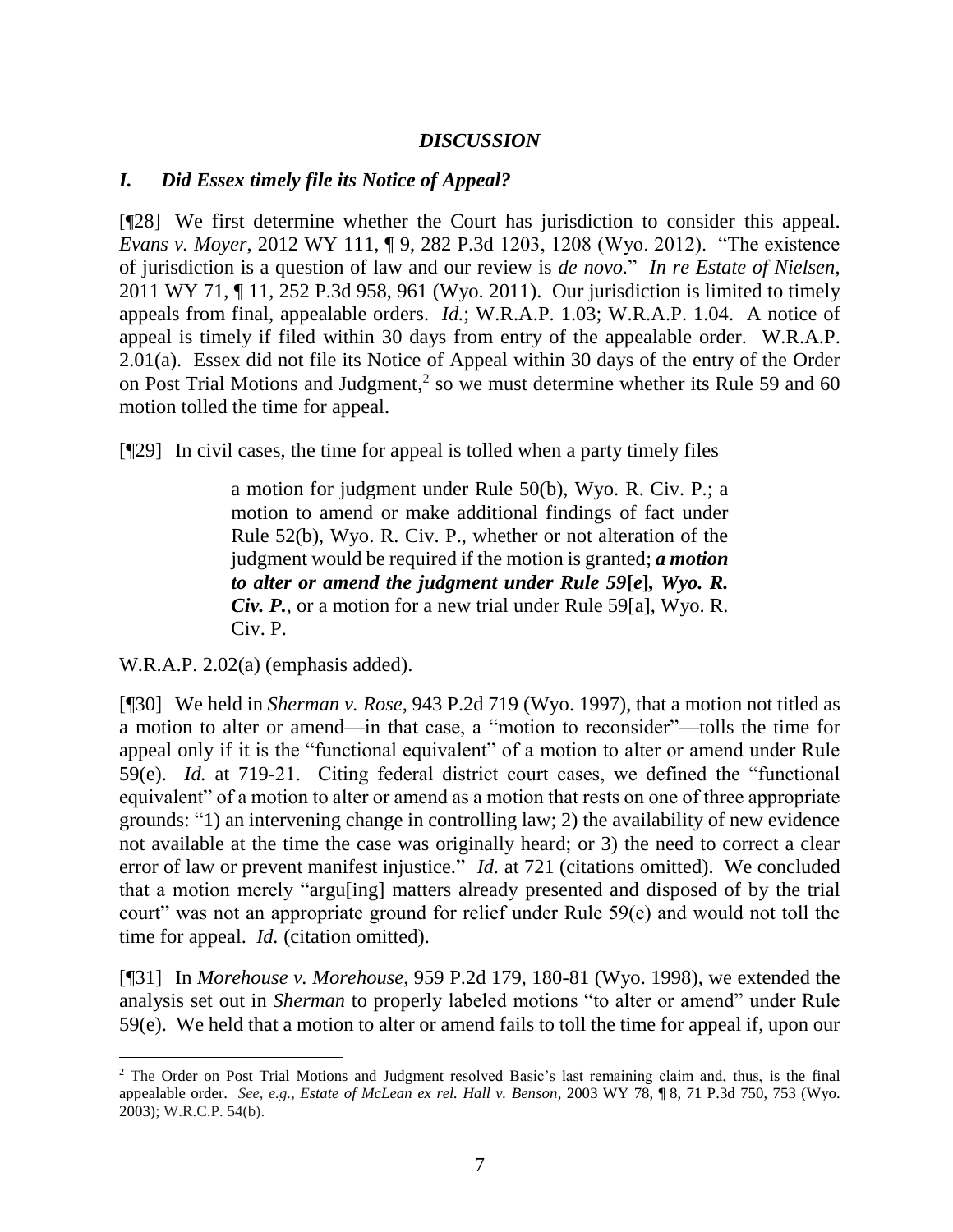careful review of the record, we find the motion to be the functional equivalent of a motion to reconsider, one that only advances previously decided arguments and does not contain appropriate grounds for relief under the rule. *Id*., 959 P.2d. at 181.

[¶32] In *Plymale v. Donnelly*, 2006 WY 3, 125 P.3d 1022 (Wyo. 2006), we retreated from the substantive review of post-judgment motions required by *Sherman*. The appellant had filed a motion for the district court to "reconsider" its order and then appealed the district court's denial of her motion. *Id.* at ¶ 1, 125 P.3d at 1023. We characterized a motion to reconsider as a "legal fiction" unauthorized by the Wyoming Rules of Civil Procedure. *Id.* at ¶ 8, 125 P.3d at 1025 (citing *Pitts v. Ohio Dep't of Transp.*, 423 N.E.2d 1105, 1107 (Ohio 1981). Thus, the motion was a "nullity" and "all judgments or final orders from [such a] motion are a nullity" from which an appeal may not be taken. *Id.* at  $\P$  8, 10, 125 P.3d at 1025. Without examining the substance of the appellant's motion to reconsider, we declared the motion to be void based on its title alone. *Id.* at ¶ 11, 125 P.3d at 1025. We reasoned that ascertaining whether a motion to reconsider asserted proper grounds to alter or amend a judgment under Rule 59(e) was "a waste of judicial resources," saddling the courts with "the arduous task of trying to inspect [the substance of] each and every motion for reconsideration which is filed in the trial court after a final judgment" to determine whether it can be considered a motion sanctioned by the rules of procedure. *Id.* We observed that it is "a costly procedure, both financially and in manual labor, which . . . results in a procedural morass which clouds the merits" and, "besides being inefficient, . . . produce[s] inconsistent results." *Id.* at ¶¶ 8-9, 125 P.3d at 1025. We held that "[t]his Court will no longer look at the substance of such a motion but rather simply declare it a nullity based upon its denomination." *Id*. at ¶ 11, 125 P.3d at 1025.

[¶33] In *Ragsdale v. Hartford Underwriters Ins. Co.*, however, we confined our holding in *Plymale* to motions titled as motions for reconsideration. 2007 WY 163, ¶ 4, 169 P.3d 78, 80 (Wyo. 2007). Returning to the framework established by *Sherman* and *Morehouse*, we stated that even motions properly titled as a "motion to alter or amend" under Rule 59(e) must contain proper grounds for relief to toll the time for appeal:

> In this appeal, the decisive issue is the categorization of [the appellant's] "Motion to Alter or Amend." With the exception of motions denominated as motions for reconsideration, which are automatically void, this Court looks to the substance of a motion in order to determine the appropriateness of the motion. *See Plymale*, ¶ 6, 125 P.3d at 1024; *Morehouse v. Morehouse*, 959 P.2d 179 (Wyo. 1998); *Sherman v. Rose*, 943 P.2d 719, 721 (Wyo. 1997).

*Id.* We found that the appellant's motion, although properly titled, merely repeated arguments that the appellant had made at summary judgment. *Id.* at ¶ 6, 169 P.3d at 80. Because this Court's review of the substance of the motion did not reveal proper grounds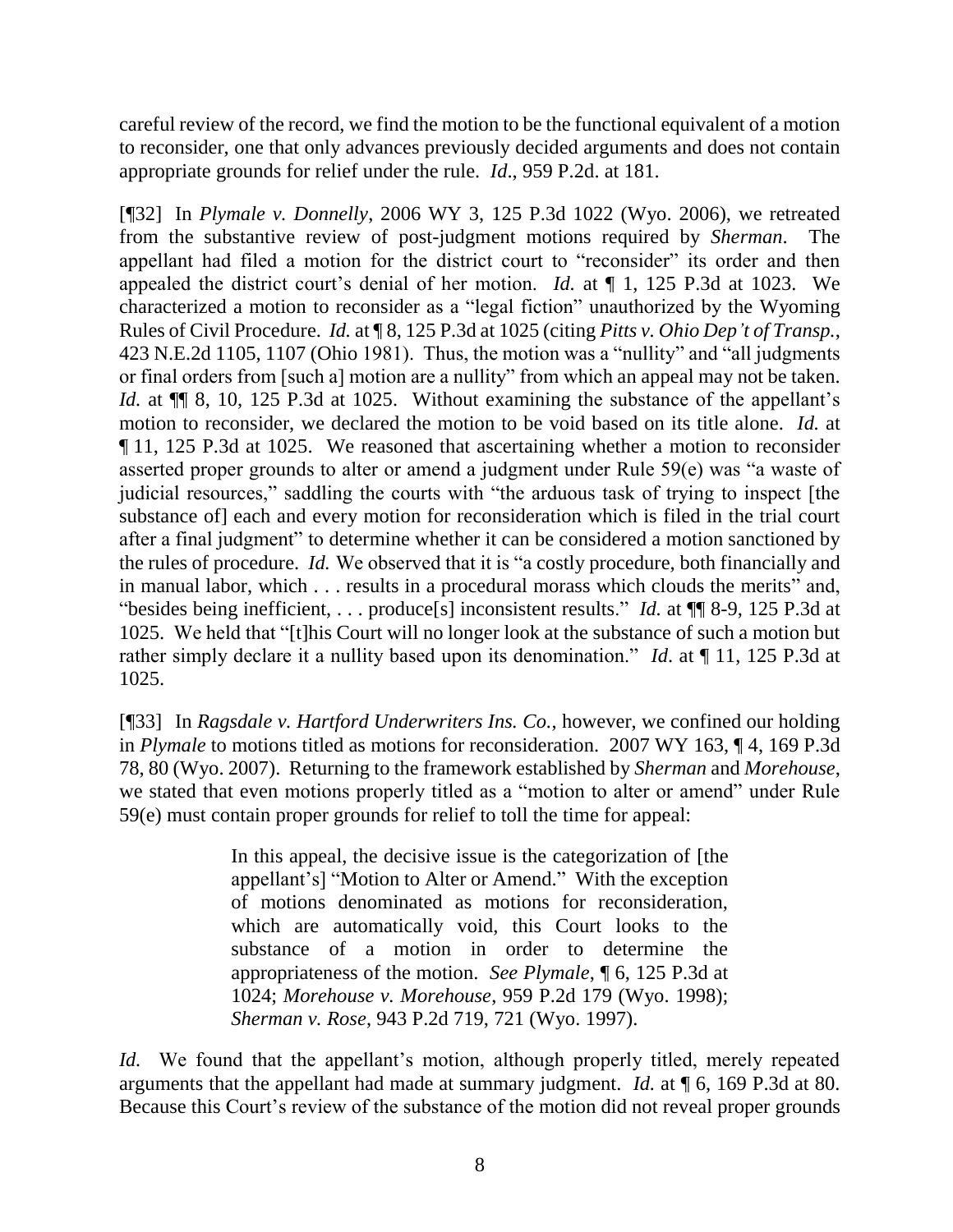for relief under Rule 59(e), it did not toll the time for appeal.<sup>3</sup> *Id.* at ¶ 8, 169 P.3d at 81. Thus, whether a motion was titled a motion to reconsider, or appeared after review of its substance to be a motion to reconsider, it would not toll the time for appeal.

[¶34] This Court has continued to apply the analysis set out in *Sherman* and refined by *Morehouse*, *Plymale*, and *Ragsdale*. *See*, *e.g.*, *Byrnes v. Harper*, 2018 WY 21, ¶ 8, 411 P.3d 427, 430 (Wyo. 2018); *Lokey v. Irwin*, 2016 WY 50, ¶ 8, 374 P.3d 311, 315 (Wyo. 2016); *Waldron v. Waldron*, 2015 WY 64, ¶ 12, 349 P.3d 974, 977 (Wyo. 2015); *In re Estate of Nielsen*, 2011 WY 71, ¶ 12, 252 P.3d at 961. However, we find that *Sherman* incorrectly interpreted federal law and, as a result, improperly conflated the grounds upon which a trial court decides to grant or deny a Rule 59(e) motion with the grounds to determine whether the motion constituted a valid Rule 59(e) motion for the purposes of tolling the time for appeal.

[¶35] In *Sherman*, we stated:

 $\overline{a}$ 

Appropriate new grounds [that will render a motion the "functional equivalent" of a motion to alter or amend under Rule 59(e)] are: 1) an intervening change in controlling law; 2) the availability of new evidence not available at the time the case was originally heard; or 3) the need to correct a clear error of law or prevent manifest injustice. *See Waye* [*v. First Citizen's Nat'l Bank*], 846 F. Supp. [310,] 313 [(M.D. Pa. 1994)]; *Atkins v. Marathon LeTourneau Co.*, 130 F.R.D. 625, 626 (S.D. Miss.1990). A motion that does not contain any of these new grounds is not a motion to alter or amend the judgment, and the time for filing a notice of appeal runs from the date of the judgment. *See Frito-Lay of Puerto Rico, Inc. v. Cañas*, 92 F.R.D. 384, 390 (D.C. Puerto Rico 1981). The filing of a motion that is not to be treated as a motion to alter or amend the judgment will not stay the time for appeal. *See*  [*Davis v.*] *Lukhard*, 106 F.R.D. [317,] 318 [(E.D. Va. 1984)].

*Id.*, 943 P.2d at 721 (footnote omitted). Our error was in relying on trial court decisions discussing grounds to dismiss Rule 59(e) motions, rather than appellate decisions discussing grounds to toll time for appeal. In *Davis v. Lukhard*, the federal district court

<sup>&</sup>lt;sup>3</sup> In *Ragsdale*, we reviewed a motion to alter or amend a summary judgment. A few courts have ruled that Rule 59(e) only applies to judgments entered after a trial. *See*, *e.g.*, *Moodie v. Fed. Reserve Bank of New York*, 835 F. Supp. 751, 752 (S.D. N.Y. 1993); *Hill v. Bethlehem Steel Corp.*, 729 F. Supp. 1071, 1072 n.1 (E.D. Pa. 1989), *aff'd*, 902 F.2d 1560 (3d Cir. 1990), and *aff'd sub nom. Hucaluk v. Bethlehem Steel Corp.*, 902 F.2d 1560 (3d Cir. 1990). However, it appears that most courts consider a Rule 59(e) motion as a proper means to seek to alter or amend summary judgment. *See*, *e.g.*, *In re Louisiana Crawfish Producers*, 852 F.3d 456, 462 (5th Cir. 2017); *In re Owens*, 483 B.R. 262, 267 (Bankr. N.D. Ga. 2012); *Roberge v. Eli Lilly & Co.*, 393 F. Supp. 2d 49, 52 (D. D.C. 2005); *Hashwani v. Barbar*, 822 F.2d 1038, 1041 (11th Cir. 1987). The plain language of Rule 59(e) permits a motion to alter or amend "a judgment." We see no basis to characterize a summary judgment as anything less.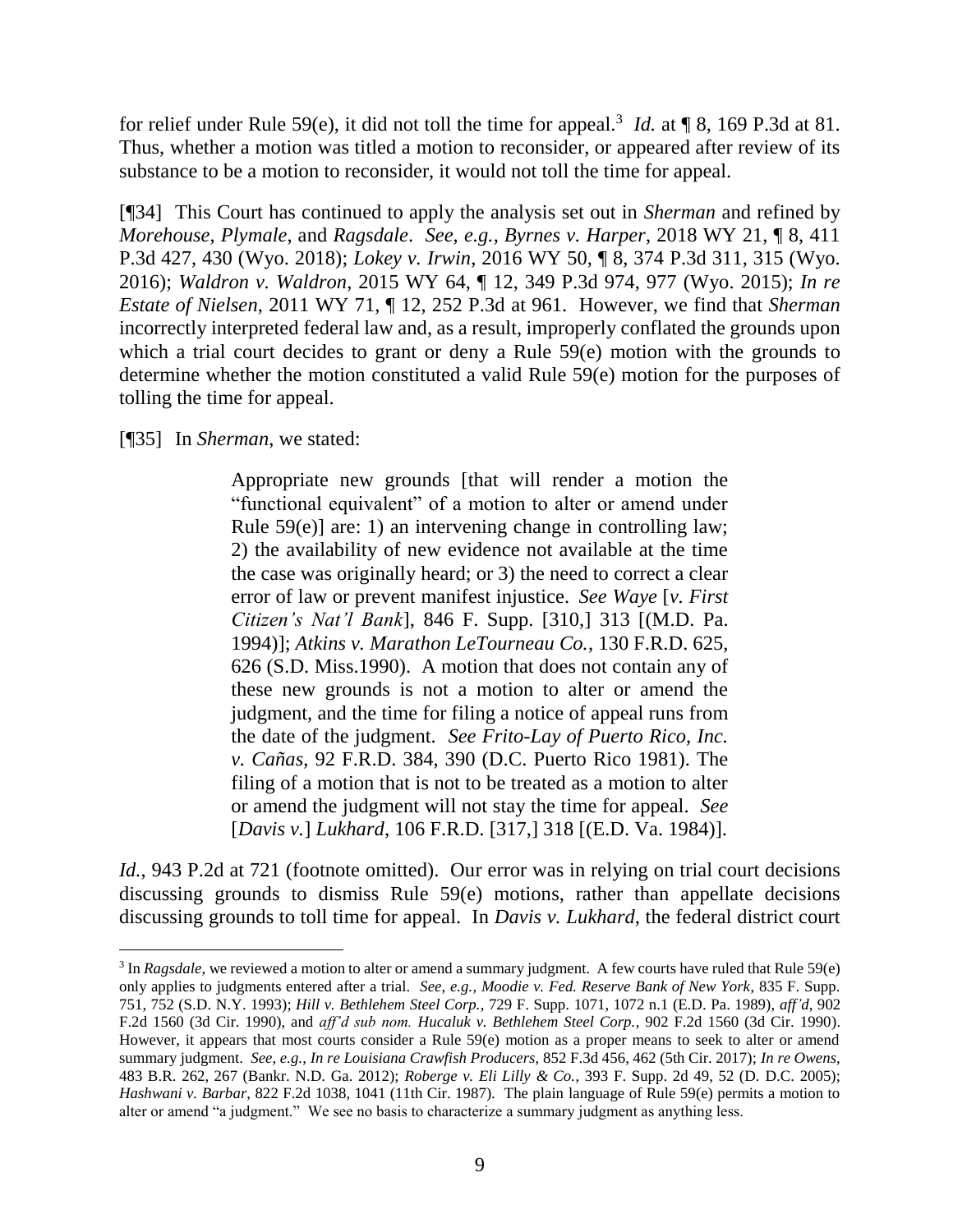dismissed the plaintiff's Rule 59(e) motion as untimely. 106 F.R.D. 317, 318 (E.D. Va. 1984). The court also indicated that, even if timely, the motion could have been denied because the motion merely "reargue[d] matters already argued and disposed of . . . ." *Id. Davis* did not consider whether such a motion would "stay the time for appeal." *See id.*  In fact, the case was appealed to the Fourth Circuit, which heard the appeal with no mention of a tolling issue. *Davis v. Lukhard*, 788 F.2d 973 (4th Cir. 1986). Likewise, in *Waye v. First Citizen's National Bank*, the federal district court denied the plaintiff's motion for reconsideration because the plaintiff failed to assert proper grounds for relief. 846 F. Supp. 310, 314 (M.D. Pa. 1994). The Third Circuit considered the appeal and summarily affirmed the decision. *Waye v. First Citizens Nat'l Bank*, 31 F.3d 1175 (3d Cir. 1994). In *Atkins v. Marathon Le Tourneau Co.*, the federal district court denied the defendant's motion because it merely reargued its motion for summary judgment. 130 F.R.D. 625, 626 (S.D. Miss. 1990). Finally, in *Frito-Lay of Puerto Rico v. Cañas*, the federal district court denied the Rule 59(e) motion because it "merely reassert[ed] legal arguments previously made . . . [and] carefully considered by the Court." 92 F.R.D. 384, 390 (D. P.R. 1981). The *Frito-Lay* court stated that, where the movant

> has brought up nothing new—except his displeasure—this Court has no proper basis upon which to alter or amend the order previously entered. The judgment may indeed be based upon an erroneous view of the law, but, if so, *the proper recourse is appeal—*not reargument.

*Id.* (citations omitted) (emphasis added). No case cited by *Sherman* stands for the proposition that denial of a Rule 59(e) motion nullifies the tolling effect of a Rule 59(e) motion. In fact, their history demonstrates that the district court's reasons for denying the motions had no effect on their appealability.

[¶36] Our conclusion that *Sherman* misinterpreted federal law is further supported by an examination of federal cases addressing Rule 59(e) in the context of tolling time for appeal. "When this Court construes rules of civil procedure which are virtually identical to their federal counterparts, pertinent federal authority is persuasive." *Busch v. Horton Automatics, Inc.*, 2008 WY 140, ¶ 14, 196 P.3d 787, 790 (Wyo. 2008); *see also Windham v. Windham*, 2015 WY 61, ¶ 20, 348 P.3d 836, 842 (Wyo. 2015) ("Because the Wyoming Rules of Civil Procedure are patterned after the Federal Rules of Civil Procedure, federal court interpretations of their rules are highly persuasive in our interpretation of the corresponding Wyoming rules." (citations omitted)). $4$  Regardless of its denomination, federal courts look to the substance of a motion to determine whether it falls under Rule 59(e). But, unlike *Sherman*, federal courts do not consider whether the movant alleged appropriate grounds for relief under Rule 59(e); instead, the courts look to the nature of "*the relief requested*." *Yost v. Stout*, 607 F.3d 1239, 1243 (10th Cir. 2010) (citing *Hannon* 

 $4$  F.R.C.P. 59(e) is identical to W.R.C.P. 59(e): "A motion to alter or amend a judgment must be filed no later than 28 days after the entry of the judgment."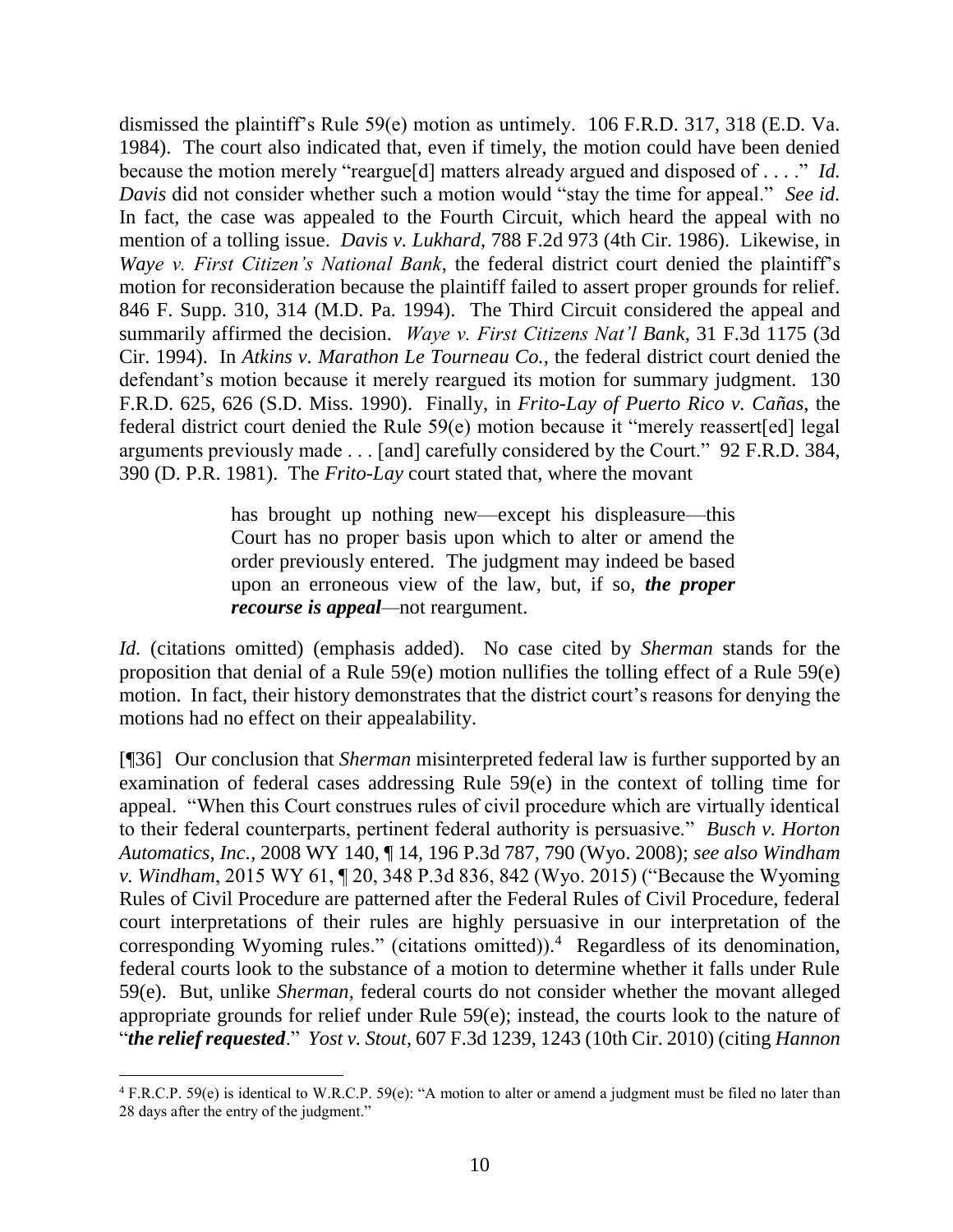*v. Maschner*, 981 F.2d 1142, 1145 n.2 (10th Cir. 1992)) (emphasis added); *see also Home Loan Inv. Co. v. St. Paul Mercury Ins. Co.*, 827 F.3d 1256, 1270 (10th Cir. 2016); *Gulf Power Co. v. Coalsales II, LLC*, 522 F. App'x 699, 710 (11th Cir. 2013). In the context of tolling the time for appeal, the Tenth Circuit has stated: "Where the motion requests a substantive change in the district court's judgment or otherwise questions its substantive correctness, the motion is a Rule 59 motion, regardless of its label." *Yost*, 607 F.3d at 1243 (citations omitted). Conversely, if the motion "raises legal issues collateral to the main cause of action—issues to which Rule 59(e) was never intended to apply"—the motion cannot be characterized as a motion to alter or amend under Rule 59(e). *Id.*  (quoting *White v. New Hampshire Dep't of Emp't Sec.*, 455 U.S. 445, 451, 102 S.Ct. 1162, 1166, 71 L.Ed.2d 325 (1982)). Although a "motion to reconsider" does not exist under the Federal Rules of Civil Procedure, federal courts do not regard such a motion as a nullity—instead, "a motion [to reconsider] that seeks to challenge the merits of a ruling by a district court will automatically be considered as having been filed under Rule 59(e) or Rule 60(b) of the Federal Rules of Civil Procedure." <sup>5</sup> *Anderson v. Holy See*, 934 F. Supp. 2d 954, 957 (N.D. Ill. 2013), *aff'd on other grounds*, 759 F.3d 645 (7th Cir. 2014); *see also*, *e.g.*, *Villanueva-Mendez v. Nieves Vazquez*, 360 F. Supp. 2d 320, 323 (D. P.R. 2005), *aff'd*, 440 F.3d 11 (1st Cir. 2006) (citing *Perez-Perez v. Popular Leasing Rental, Inc.*, 993 F.2d 281, 284 (1st Cir. 1993); *Anderson*, 934 F. Supp. 2d at 957.

[¶37] Regardless of context, it is well settled in federal courts that any timely-filed, postjudgment motion that asks the court to "reconsider" substantive matters is treated as a Rule 59(e) motion for purposes of appellate review. *E.g.*, *Osterneck v. Ernst & Whinney*, 489 U.S. 169, 174, 109 S.Ct. 987, 990, 103 L.Ed.2d 146 (1989) (quoting *White*, 455 U.S. at 451, 102 S.Ct. at 1166 ("[A] postjudgment motion will be considered a Rule 59(e) motion where it involves 'reconsideration of matters properly encompassed in a decision on the merits.'")); *APR Energy, LLC v. First Inv. Grp. Corp.*, No. 3:14-CV-575-J-34JBT, 2015 WL 736236, at \*3 (M.D. Fla. Feb. 20, 2015) (citing *Finch v. City of Vernon*, 845 F.2d 256, 258 (11th Cir. 1988)) ("Rule 59 applies to motions for reconsideration of matters encompassed in a decision on the merits of a dispute, and not matters collateral to the merits."); *Scharr v. Hollembeak*, 675 F. App'x 364, 365 (4th Cir. 2017) (quoting *Dove v. CODESCO*, 569 F.2d 807, 809 (4th Cir. 1978) ("[I]f a post-judgment motion is [timely] filed . . . and calls into question the correctness of that judgment it should be treated as a motion under Rule 59(e), however it may be formally styled.")); *Piper v. United States Dep't of Justice*, 312 F. Supp. 2d 17, 20 (D. D.C. 2004), as amended (May 13, 2004) ("The D.C. Circuit has stated that motions to reconsider are routinely construed as motions to clarify or alter or amend judgment under Rule 59(e). This 'treatment is appropriate even though the movant does not specify under which rule relief is sought, because any motion that draws into question the correctness of the judgment is functionally a motion under Civil Rule 59(e), whatever its label.'" (citation omitted)); *Obriecht v. Raemisch*, 517 F.3d

 $\overline{a}$ 

<sup>&</sup>lt;sup>5</sup> Currently, federal courts do not distinguish between Rule  $59(e)$  motions and Rule  $60(b)$  motions for tolling purposes because F.R.A.P. 4—unlike W.R.A.P. 2.02—allows a motion under either rule to toll time. F.R.A.P. 4(a)(4)(A)(iv), (vi).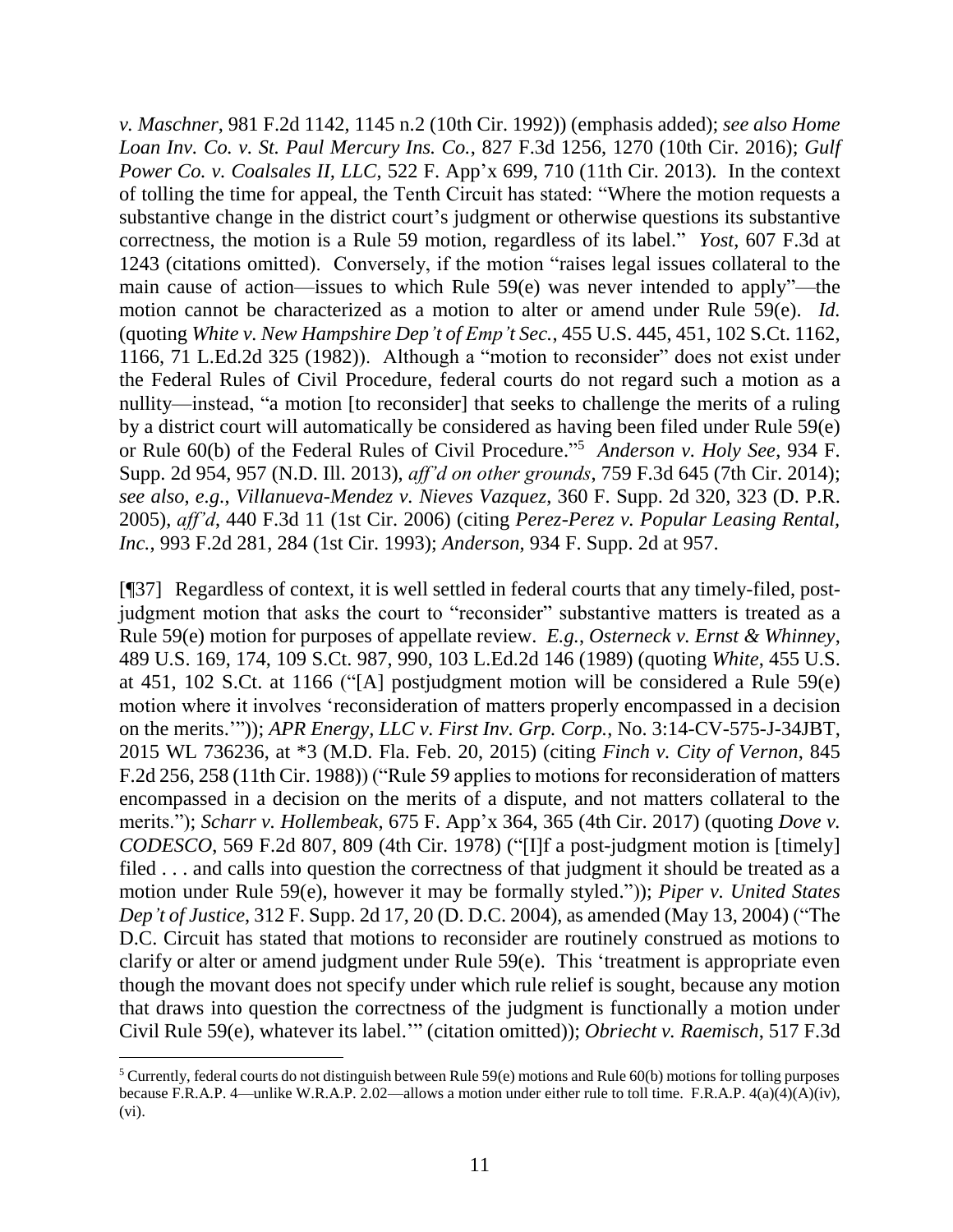489, 493 (7th Cir. 2008) (where the district court denied appellant's post-judgment motion, the court noted that the appellant sought reconsideration of errors of law, i.e., a matter decided on the merits, and thus deemed the motion as made under Rule 59(e), rather than Rule  $60(b)$ ).

[¶38] Identifying the type of relief requested in a motion is different from our analysis in *Sherman* and its progeny where we examined the grounds upon which the motion rests and determined whether those grounds simply rehash arguments already decided by the court. A motion attempting to relitigate previously decided issues will likely be denied by a federal district court. *In re Scotts EZ Seed Litig.*, No. 12 CV 4727 (VB), 2018 WL 1274965, at \*1 (S.D. N.Y. Mar. 5, 2018) (denial is justified where the motion makes "repetitive arguments on issues that have been thoroughly considered by the court"); *see also*, *e.g.*, *Richey v. Borough*, No. 3:14-CV-00170 JWS, 2015 WL 1962880, at \*1 (D. Alaska Apr. 30, 2015) ("A motion will not be granted if it simply repeats arguments that were made, or could have been made, when the court reached its original decision."); *In re M & L Bus. Mach. Co., Inc.*, 169 B.R. 711, 714 (D. Colo. 1994) ("[A] party is not entitled to reopen a settled matter because he failed to interpose a defense that could have been presented at trial or to present all of the facts known to him at that time."). However, a motion that requests the court to reconsider settled matters will not be deemed invalid by the appellate court for purposes of tolling the time for appeal.

[¶39] We are persuaded that the federal approach to identifying motions made under Rule 59(e) is better reasoned and more likely to achieve a just result. An appellate court wastes judicial resources by confirming that the motion did not repeat issues made before judgment was entered. It is an "arduous" process that is both "inefficient" and susceptible to "inconsistent results."<sup>6</sup> *Plymale*, 2006 WY 3, ¶¶ 8-9, 125 P.3d at 1025. It compels this Court to review the merits of the motion to determine whether the motion could be asserted at all—effectively premising the validity of a post-judgment motion on the likelihood of its success. Finally, it denies the right of appeal to an appellant who files a post-judgment motion that merely repeats arguments, even though the very reason that a trial court should deny such a motion is that the appellant's "proper recourse is appeal—not reargument." *Frito-Lay*, 92 F.R.D. at 390. "We do not function for the purpose of . . . mak[ing] an appeal disappear, but exist to administer justice to those who come to settle their disputes." *Blake v. Rupe*, 651 P.2d 1096, 1114 (Wyo. 1982), *superseded by statute*, *Paxton Res., L.L.C. v. Brannaman*, 2004 WY 93, 95 P.3d 796 (Wyo. 2004).

[¶40] We thus hold, for the purpose of tolling the time to appeal a judgment or appealable order in a civil case, a post-judgment motion, however titled, is not a "nullity" and shall be treated as a Rule 59(e) motion if it challenges the merits of the judgment and is filed no later than 28 days after the entry of the judgment. To the extent that our prior cases

 $\overline{a}$ 

<sup>&</sup>lt;sup>6</sup> On the other hand, a district court is familiar with the course of proceedings and may quickly identify redundant arguments; a motion that merely repeats arguments will not satisfy the movant's burden under Rule 59 and may be summarily dismissed by the district court. *See* W.R.C.P. 6(c)(4).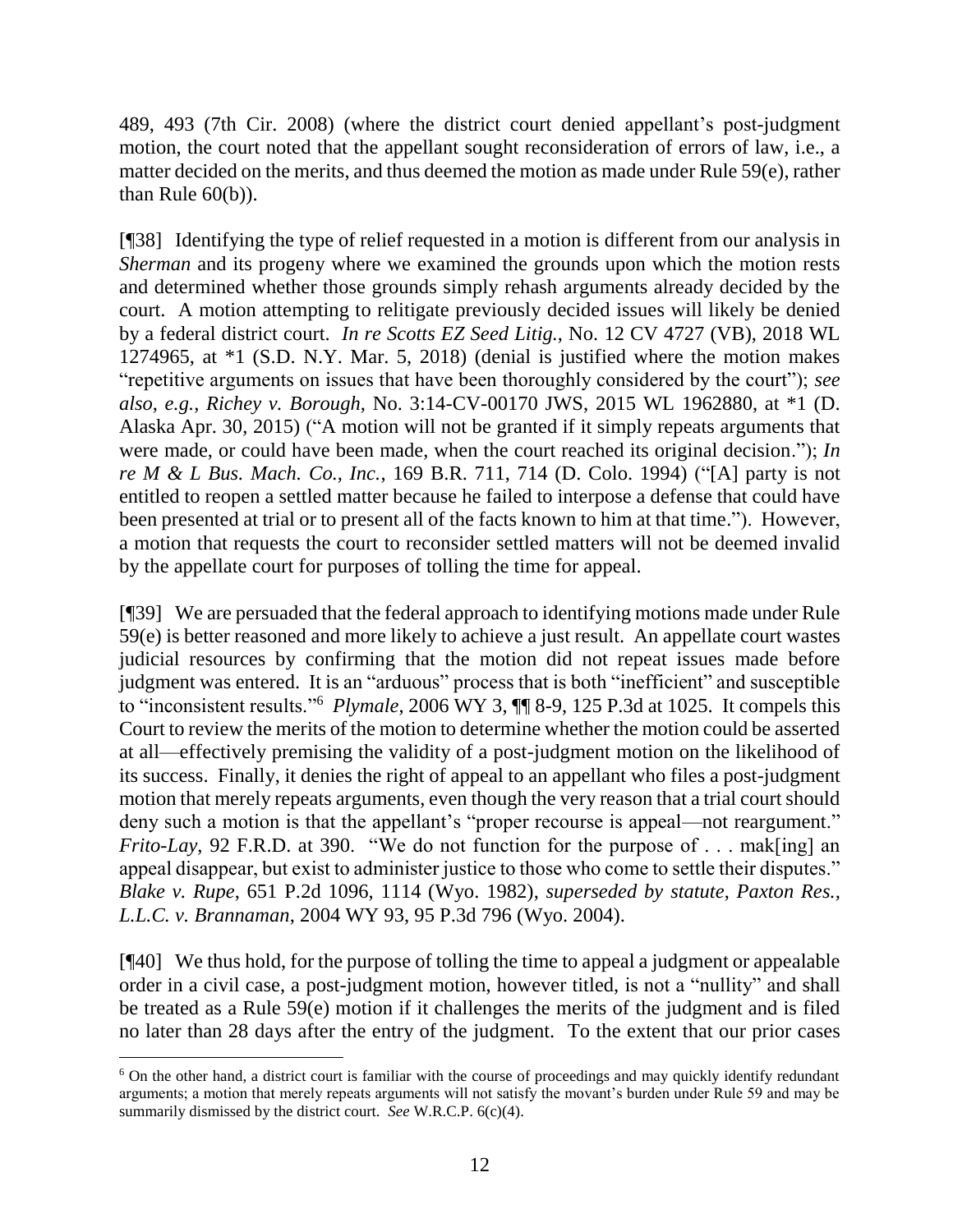held to the contrary, they are overruled. Essex's Rule 59 and 60 motion asked the district court to consider the merits of its judgment and was timely filed; thus, it tolled the time for Essex to file its Notice of Appeal. The district court entered its order denying the Rule 59 and 60 motion on May 4, 2017. Essex timely filed its Notice of Appeal on May 26, 2017. Having jurisdiction, we deny Basic's motion to dismiss and proceed to the merits of Essex's appeal.

### *II. Did Basic have standing to assert its counterclaim?*

[¶41] Essex contends that Basic lacked standing to bring its counterclaim because it failed to join the Laughlins, as owners of Parcel II-A, in its claim for damages caused by the failed sale of Parcel II-D. Essex relies on ¶ 8(b) of the ECRs, which states:

> In the event of breach or threatened breach of this agreement, only all record owners of Parcel I as a group, or the record owners of Parcel II as a group, or the record owners of Parcel III as a group . . . shall be entitled to institute proceedings for full and adequate relief from the consequences of said breach.

Essex alleges that the Laughlins were in the group of owners of Parcel II and thus were required to be included in proceedings for damages related to that parcel. The district court concluded that Basic had standing because it was the sole owner of Parcel III.

[¶42] "Standing implicates a court's subject matter jurisdiction and can, therefore, be challenged at any time."*Gheen v. State ex rel. Dep't of Health, Div. of Healthcare Fin./EqualityCare*, 2014 WY 70, ¶ 15, 326 P.3d 918, 923 (Wyo. 2014). The existence of standing is strictly a legal issue and our review is de novo. *Halliburton Energy Servs., Inc. v. Gunter*, 2007 WY 151, ¶ 10, 167 P.3d 645, 649 (Wyo. 2007) (citations omitted). Resolution of the standing issue requires that we interpret the ECRs.

> Covenants are contractual in nature and are interpreted according to principles of contract law. A court's goal is to determine and effectuate the intention of the parties, especially the grantor or declarant. We first examine the language of the covenants and give the words their plain and ordinary meaning. We consider the whole document and not just one clause or paragraph. A disagreement between the parties as to the meaning of covenants does not give rise to an ambiguity.

*Omohundro v. Sullivan*, 2009 WY 38, ¶ 9, 202 P.3d 1077, 1081 (Wyo. 2009) (internal citations omitted). Further,

> [E]ven if a contract is unambiguous, we can examine evidence of the circumstances surrounding the execution of the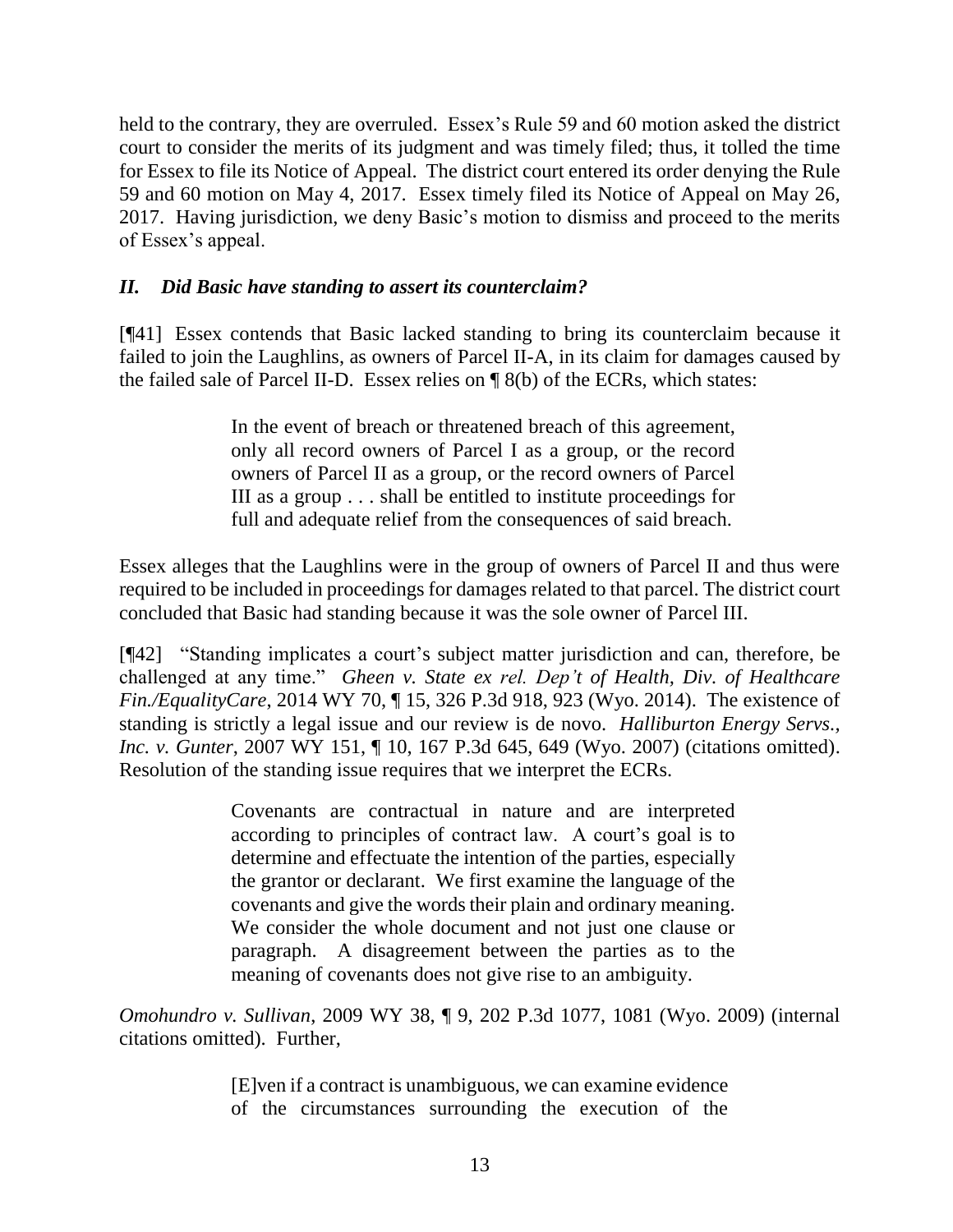[covenants] to arrive at the parties' intent. Relevant considerations may include the relationship of the parties, the subject matter of the contract, and the parties' purpose in making the contract.

*Id.* at  $\llbracket$  22, 202 P.3d at 1084 (internal citations omitted). The construction and interpretation of a contract also is a matter of law that we review de novo. *Felix Felicis, LLC v. Riva Ridge Owners Ass'n*, 2016 WY 67, ¶ 16, 375 P.3d 769, 774 (Wyo. 2016) (citations omitted).

[¶43] We addressed a similar issue in *Anderson v. Bommer*, 926 P.2d 959 (Wyo. 1996). Anderson and Bommer owned adjacent lots in a subdivision in Jackson. *Id.* at 961. Restrictive covenants encumbered the lots. *Id.* Bommer filed a lawsuit seeking to enjoin Anderson from violating the restrictive covenants. *Id.* Anderson asserted Bommer lacked standing to bring the action because the restrictive covenants required the original declarant of the restrictive covenants or a majority of the current subdivision owners to bring the action. *Id.* at 962. In analyzing standing, we interpreted the covenants as a whole and determined that the recitals were also significant as they expressed the intent and purposes for which the covenants were formulated. *Id.* We explained:

> In resolving Anderson's contention that a majority of the owners must join in the suit, we are guided by our rule that contract provisions which apparently conflict must be reconciled if such can be done by any reasonable interpretation. *Morris v. Kadrmas*, 812 P.2d 549, 553 (Wyo. 1991). As a general rule, a restrictive covenant may be enforced by one whose benefit it was made. 21 C.J.S. *Covenants* § 34 (1990). *Here the recitals state that the covenants are for the beneficial development of the land, are for the mutual benefit of the owners and all future record owners, and that the power to enforce such covenants resides in all record owners. We conclude, therefore, that the recitals clearly and unambiguously grant the power to enforce the covenants in each and every record property owner*. *See Morris*, at 553 (introductory language to covenants recited that the covenants were for the benefit of each and every lot and the owner or owners thereof, and an owner had the right to enforce the covenants and the legal right to correct any violation).

*Id.* (emphasis added).

[¶44] The ECRs do not contain language as extensive as that set forth in the *Anderson*  recitals. The ECRs do, however, expressly state that the covenants are for the benefit of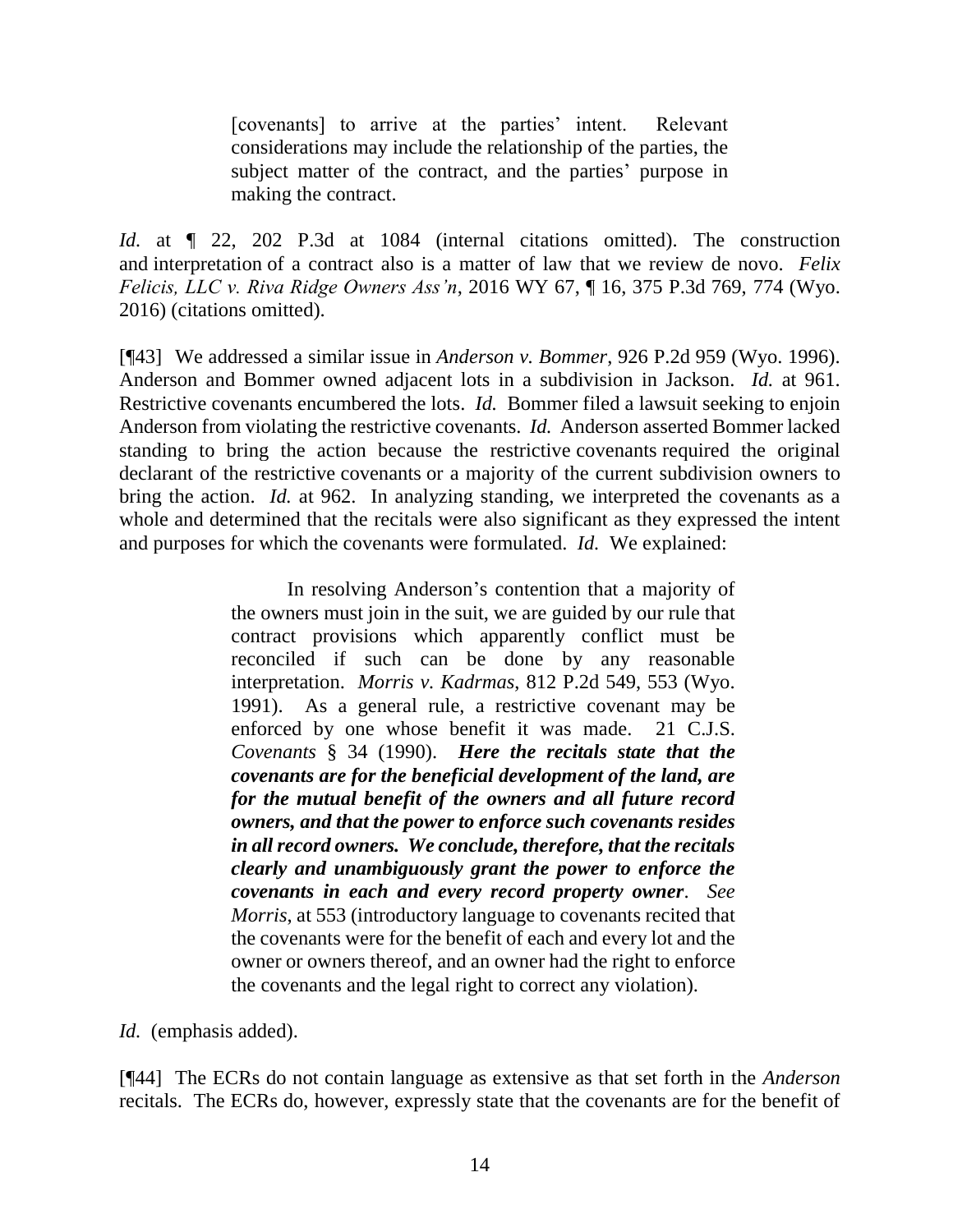**"***all***"** future owners of Parcels I, II, and III. (ECR ¶ B, emphasis added). The ECRs also expressly intend "that Parcels I, II, III, and IV *be developed in conjunction with each other* . . . to form a commercial shopping center . . . ." (ECR  $\P$  A.4, emphasis added). Essex urges us to read ¶ 8(b) as allowing only record owners of the parcel affected by the breach to institute proceedings, which would conflict with the broader statement in ¶ B. However, the rules of contract interpretation require us to reconcile any conflict if we can do so by any reasonable interpretation. *Anderson*, 926 P.2d at 962 (citations omitted).

[ $[$ 45] We conclude that  $[$  8(b) is more reasonably interpreted to permit all record owners of any one parcel to file a lawsuit to enforce the covenants regardless of which parcel is affected by the alleged breach. Essex's proposed interpretation of  $\P$  8(b)'s standing limitation is, at best, implicit in its language. However, the express purpose of the ECRs was for the collaborative development of a shopping center. Moreover, each parcel owner holds an access easement for, and therefore has an interest in, the common areas in each parcel. Our interpretation of ¶ 8(b) acknowledges the common interest in all parcels, does not require us to add language to the covenants, does not limit standing by implication, and does not conflict with  $\P$  B or  $\P$  A.4. Our reading also accords with the general rule allowing a restrictive covenant running with the land to be enforced by one for whose benefit it was made. *See* 21 C.J.S. *Covenants* § 46 (September 2018 update); *Anderson*, 926 P.2d at 962. The ECRs were made for Basic's benefit as the owner of Parcel II-D and the sole owner of Parcel III. We hold that Basic had standing to bring its counterclaim.

# *III. Did the district court err when it submitted Basic's counterclaim for breach of contract to the jury?*

[¶46] Essex argues that because the parties stipulated that the 1993 Amendment was void, Essex could not unreasonably withhold its consent to Basic's proposal to replace one paragraph of the void amendment. Essex further argues that Basic's counterclaim is not ripe because its modification request violated the ECRs because: (1) Basic did not obtain consent from the Laughlins; (2) not all owners of Parcel II initiated the counterclaim;<sup>7</sup> (3) the ECRs do not permit money damages; and (4) to modify the common area ratio requirement, the ECRs require the consent of 75% of the owners of Parcel I (Essex) and 75% of the owners of Parcel II (Basic and Laughlins), which Basic did not obtain.

[¶47] Essex's argument relates to the district court's denial of its motion for summary judgment on whether Basic could prove its breach of contract counterclaim. While the denial of Essex's summary judgment motion is not appealable, *see*, *e.g., Halvorson v. Sweetwater Cty. Sch. Dist. No. 1*, 2015 WY 18, ¶ 21, 342 P.3d 395, 402 (Wyo. 2015), the alleged trial court errors constituting matters of law from all these motions merged into and were preserved for our review in the final appealable Order Denying Second Post-Trial Motion. *See State Farm Mut. Auto Ins. Co. v. Shrader*, 882 P.2d 813, 820 (Wyo. 1994) (citations omitted). We review issues of law de novo. *Lurie v. Blackwell*, 2002

 $\overline{a}$ 

<sup>7</sup> We addressed Essex's standing claims in Section II, *see supra* ¶¶ 41-45, and do not address them again here.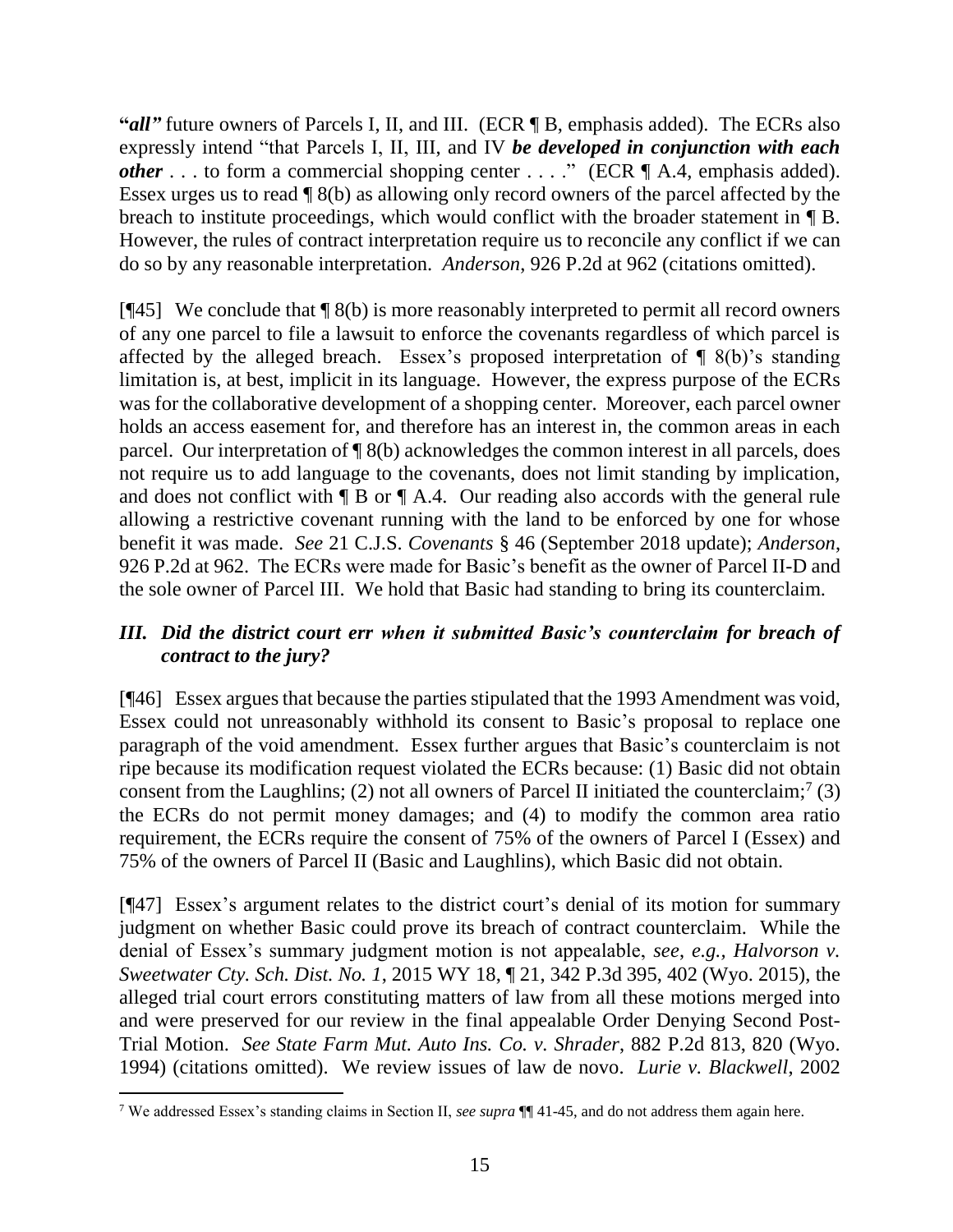WY 110,  $\P$  7, 51 P.3d 846, 848 (Wyo. 2002) (citations omitted) (explaining that where facts contained in the record are essentially undisputed, the appeal presents an issue of law, which is reviewed de novo). We undertake a full review of the record without giving deference to the trial court's views. *Wyo. Med. Ctr., Inc. v. Murray*, 2001 WY 63, ¶ 7, 27 P.3d 266, 268 (Wyo. 2001).

# **A. Validity of Proposed Written Modification**

[¶48] The lynchpin of Essex's argument is that Basic proposed only one ECR amendment for Essex's consideration. This view is unsupported by the evidence presented at summary judgment and during trial. Basic initially proposed to replace the first paragraph of the 1993 Amendment. However, after Essex notified Basic that the 1993 Amendment lacked a required signature, Basic made multiple additional requests for Essex to negotiate an amendment permitting the development of Parcel II-D.

[¶49] The issue is not whether Essex unreasonably withheld its consent to the initial draft of the proposed amendment but, rather, whether Essex unreasonably withheld its consent to Basic's repeated requests to modify the ECRs to allow development of Parcel II (as was intended by the 1993 Amendment). Viewing the evidence de novo in the context of the parties' rights and responsibilities under the ECRs, the void 1993 Amendment did not preclude Basic's counterclaim as a matter of law. The ECRs state: "This agreement may be modified . . . only by written consent of all record owners . . . which consents shall not be unreasonably withheld." The ECRs do not condition consent on receipt of a valid, proposed written amendment. Essex's main contention is that Basic never submitted a valid request to Essex to modify the ECRs because Basic's written proposal was "wholly dependent upon the existence and validity of the 1993 Amendment[] . . . ." Essex relies on *Anadarko Land Corp. v. Family Tree Corp.*, 2017 WY 24, 389 P.3d 1218 (Wyo. 2017) to support its position that Basic's written proposal, even if fully executed, would be ineffective to amend the ECRs and Essex's withholding of consent was not unreasonable as a matter of law. Essex's reliance on *Anadarko* is misplaced. In *Anadarko*, the issue was whether a tax deed was void *ab initio*, thus making any transfer of title thereafter ineffective. *Id.* at ¶ 16, 389 P.3d at 1223. The issue in this case turns on the contractual rights and responsibilities of the parties under the ECRs. Essex has not claimed that the ECRs are void; nor can Essex otherwise relate Basic's counterclaim to a conveyance of property with defective title as was the issue in *Anadarko*. Thus, the district court did not err when it submitted Basic's counterclaim to the jury.

# **B. Laughlins' Consent**

[¶50] Essex also argues that, as a matter of law, it could not have breached the ECRs because modifying the ECRs required the consent of all record owners and, further, modification of the "common areas" required mutual agreement of 75% of the owners of Parcel I and 75% of the owners of Parcel II. Yet the Laughlins did not provide their written consent. Essex's claim lacks merit.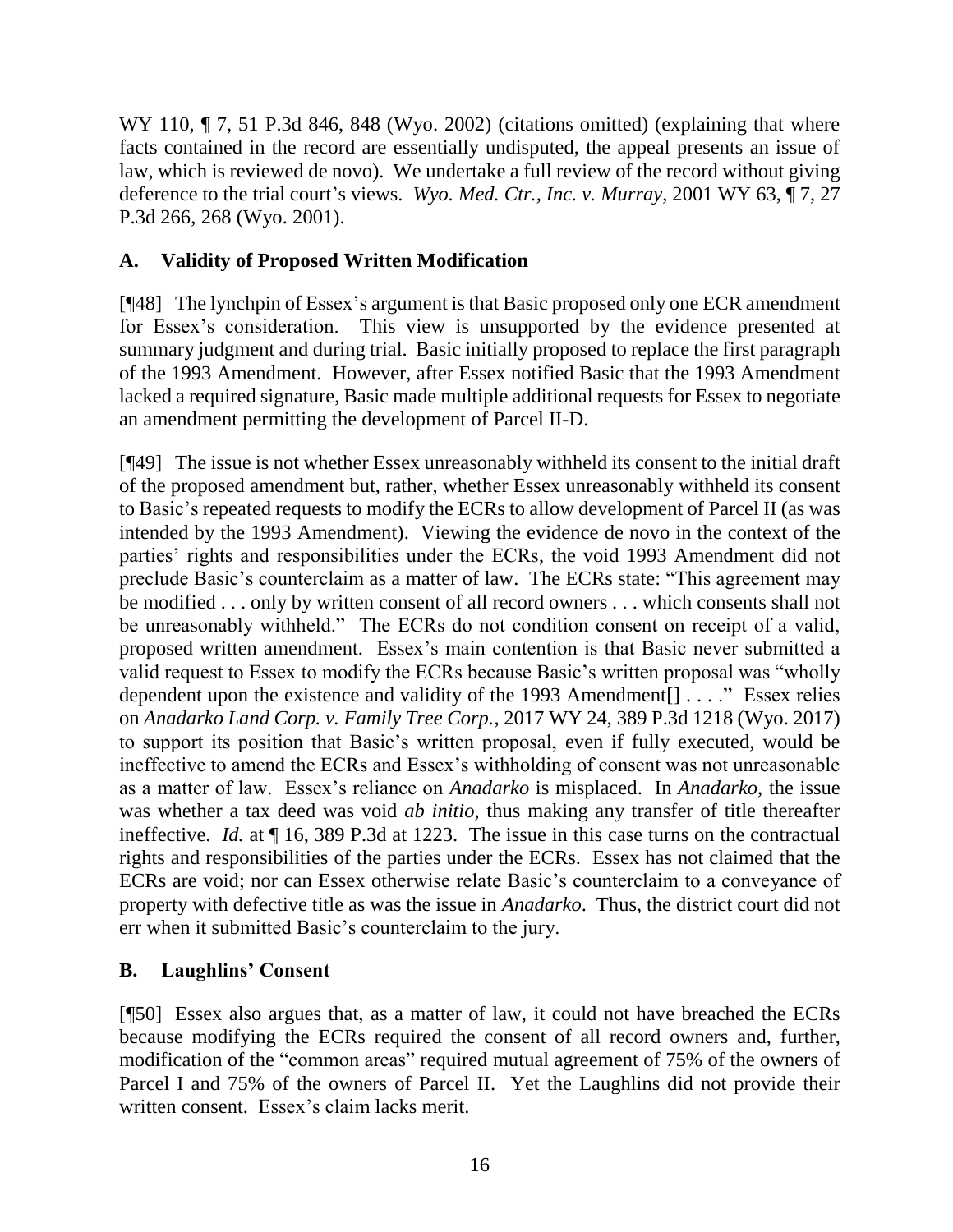[¶51] When Basic first approached Essex in May 2012, Basic was the sole owner of Parcel II. In September 2012, after months of stonewalling by Essex, Basic sold Parcel II-A to the Laughlins pursuant to a contract for deed, requiring the Laughlins to provide their written consent to Basic's proposed modification, if requested. <sup>8</sup> Essex acknowledges the contract language; however, it contends a future promise is insufficient to satisfy the ECR requirements. In support of its position, Essex cites *Omohundro*, 2009 WY 38, 202 P.3d 1077.

[¶52] *Omohundro* is readily distinguishable. There, development and annexation plans were placed on hold until the court determined whether the restrictive covenants required consent from the other tract owners. *Id.* at ¶ 5, 202 P.3d at 1080. The issue was not whether another owner unreasonably withheld its consent to the development plan. Basic's claim that Essex unreasonably withheld its consent did not depend on the Laughlins' consent. *See Goglio v. Star Valley Ranch Ass'n*, 2002 WY 94, ¶ 40, 48 P.3d 1072, 1086 (Wyo. 2002) (holding that the homeowners' association did not have authority to unilaterally impose a water use fee where the covenants required approval by 2/3 of the membership).

[¶53] Essex presented no evidence that the ECRs prioritized the order of obtaining consents, or otherwise required Basic to obtain the Laughlins' consent before requesting Essex's consent to modify the ECRs. Nothing in the record indicates that the Laughlins would not have complied with their contractual obligation to consent if Basic had asked. Essex failed to demonstrate that Basic's claim depended on the Laughlins' prior consent as a matter of law. 9

 $\overline{a}$ 

<sup>9</sup> Essex also contends that the district court erred by ignoring the ECRs' requirement to maintain a specific ratio of common area to building area. As with other ECR requirements, the parties could have modified or waived this requirement. For example, the proposed 1993 amendment simply stated:

> [T]hat the said portion of Parcel II shall be specifically exempt from all provisions contained in the above described ECR, as amended, which would or may be interpreted so as to prevent, restrict or otherwise limit the use of said portion of Parcel II as a separate and independent "Building Area."

<sup>8</sup> The contract provision states:

In the event that the proposed third amendment to the easements and covenants and restrictions relating to the Flaming Gorge Shopping Center has not been fully executed by all parties thereto prior to Closing, Buyers agree that they will cooperate in signing an amendment, if Seller so requests, that in substance would allow construction of a building not taller than 21 feet along the southerly 75 feet of Parcel II-D. This covenant shall survive closing.

The fact that development on Parcel II-D may have required further ECR amendment does not render Basic's request for a modification invalid.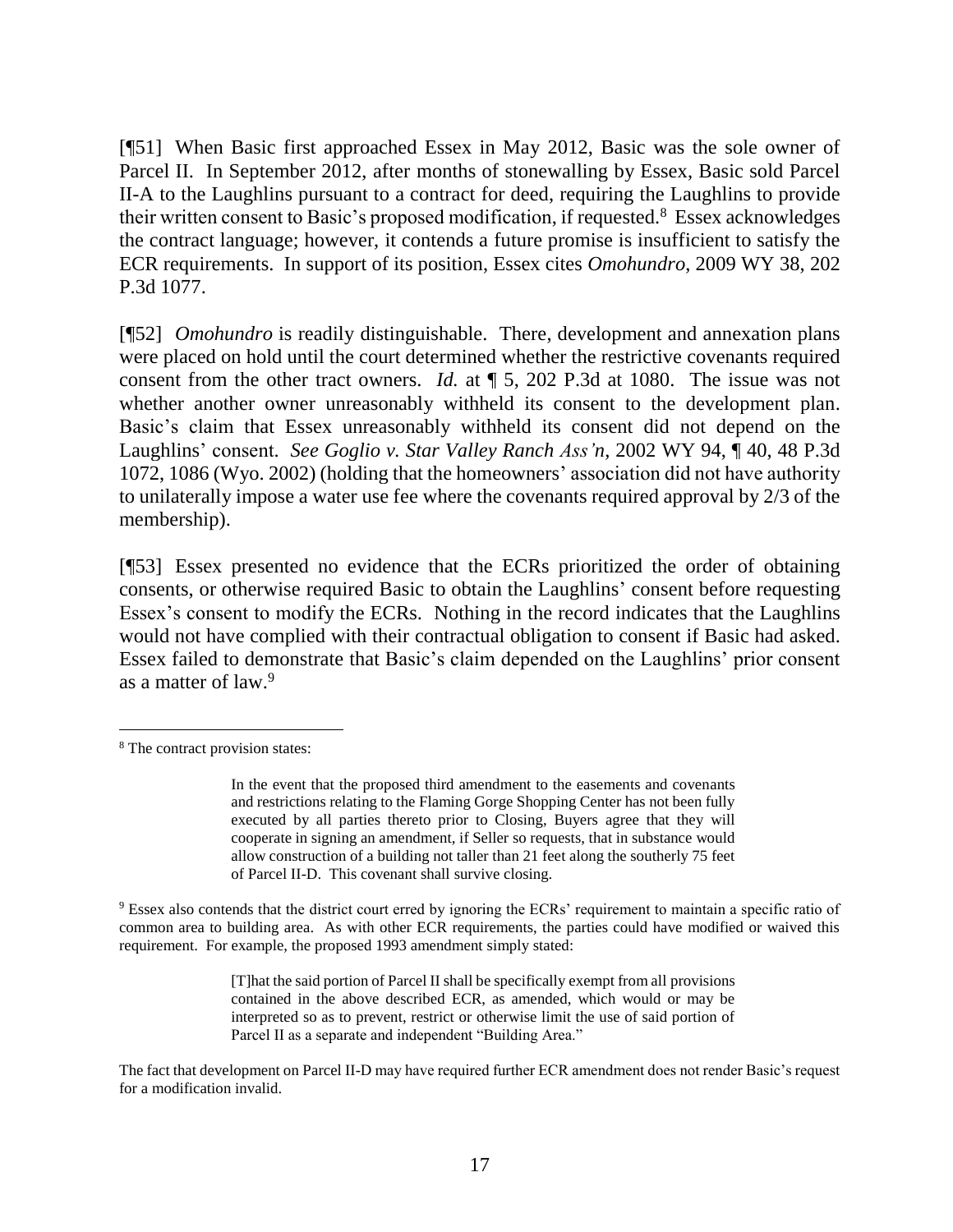### **C. Money Damages**

[¶54] Essex asserts that the ECRs do not permit monetary damages; thus, the district court erred by permitting Basic's damages claim to go to the jury. Essex argues that monetary damages are not available for enforcement of equitable servitudes despite the contractual nature of restrictive covenants.<sup>10</sup>

[¶55] It is well established that both legal and equitable remedies are available in covenant enforcement actions:

> Valid covenants, like other contracts and property interests, can be enforced and protected by both legal and equitable remedies as appropriate, without regard to the form of the transaction that created the servitude.

21 C.J.S. *Covenants* § 65 (September 2018 update) (footnote omitted). The parties to the ECRs could have limited the remedies available in the event of a breach, but did not do so. The ECRs expressly provide for "full and adequate relief" from the consequences of a breach. The ECRs do not limit or exclude monetary damages. The Court cannot insert words into the contract that are not there. *E.g*., *Snyder v. Lovercheck*, 992 P.2d 1079, 1089 (Wyo. 1999) (citing *Klutznick v. Thulin*, 814 P.2d 1267, 1270 (Wyo. 1991) ("Courts are not free to rewrite contracts under the guise of interpretation where the contractual provisions are clear and unambiguous.")). "[T]he 'language of the parties expressed in their contract must be given effect in accordance with the meaning which the language would convey to reasonable persons at the time and place of its use.'" *Berthel Land & Livestock v. Rockies Express Pipeline LLC*, 2012 WY 52, ¶ 13, 275 P.3d 423, 430 (Wyo. 2012) (citations omitted). Accordingly, we will give effect to the reasonable meaning of ¶ 8(b) and will not limit the remedies available for a breach where the parties contracted for "full and adequate relief." The district court properly submitted Basic's damages claim to the jury.

# *IV. Did jury instructions which rejected Essex's theory regarding the void 1993 Amendment constitute plain error?*

[¶56] Essex alleges that Jury Instruction No. 11 effectively required the jury to disregard that Basic never requested a valid amendment requiring Essex's consent; the jury instructions, as a whole, presumed Basic made a valid request to modify the ECRs; and the district court should have granted Essex's request for an instruction on the law of the case stating the 1993 Amendment was void. Essex's claims of error rest on the presumption that, because the 1993 Amendment was void, Basic's requests to modify the

<sup>&</sup>lt;sup>10</sup> Essex relies on *Dwan v. Indian Springs Ranch Homeowners Ass'n, Inc.*, 2010 WY 72, ¶ 9, 232 P.3d 1183, 1185-86 (Wyo. 2010) for this proposition. In *Dwan*, we did not hold that contractual damages are never available for other parcel owners' violations of restrictive covenants. *See id.* We merely upheld the dismissal of Ms. Dwan's claim for monetary damages based on the specific language of the covenants at issue in that case.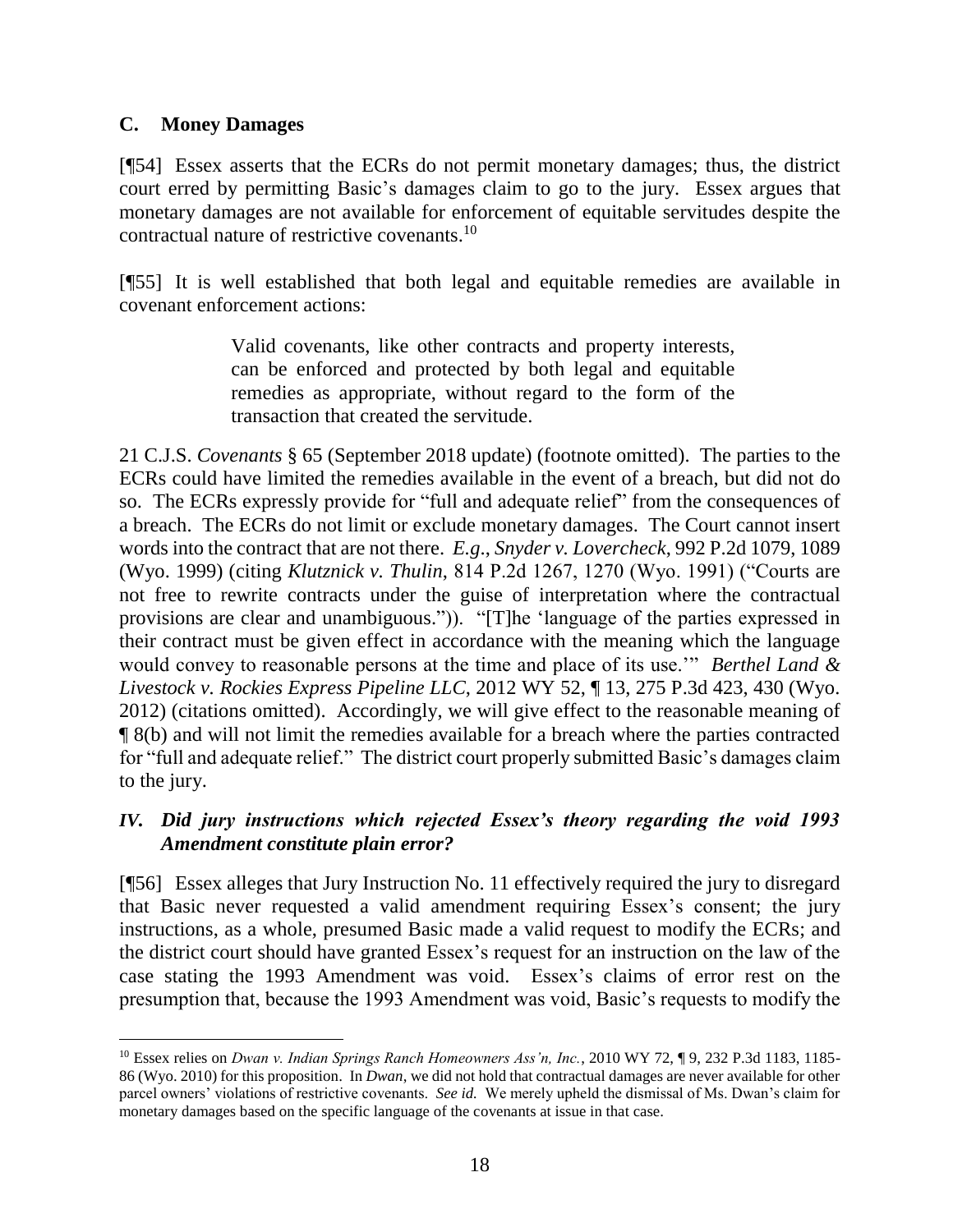ECRs were invalid as a matter of law. We determined that the ECRs did not condition consent on receipt of a valid, proposed written amendment; thus, the invalidity of the 1993 Amendment had no effect on whether Essex's withholding of consent was unreasonable. *See supra* ¶¶ 46-49. For this reason, the challenged jury instructions (and the court's denial of Essex's requested instruction) were not improper.

# *V. Did cumulative error result in an excess verdict or a verdict contrary to law?*

[¶57] Essex alleges that it was prejudiced by the cumulative effect of the district court's errors.

> "The purpose of evaluating for cumulative error is to address whether the cumulative effect of *two or more individually harmless errors has the potential to prejudice the defendant to the same extent as a single reversible error.*" *Sweet v. State*, 2010 WY 87, ¶ 40, 234 P.3d 1193, 1207 (Wyo. 2010). "When making this evaluation, we consider only matters that were determined to be errors and not any matter assigned as error but determined not to be erroneous." *Id.*

*In re KMO*, 2012 WY 99, ¶ 37, 280 P.3d 1203, 1215 (Wyo. 2012) (emphasis added). Other than the alleged errors dismissed above, Essex claims that the district court erred by instructing the jury on monetary damages. Specifically, Essex claims that Basic suffered no damages because it retained title to the property and may pursue a valid amendment at any time. Essex did not raise the damages instruction as an independent reversible error. However, even if the damages instruction was erroneous, a sole harmless error is insufficient to demonstrate cumulative error. *See id.* Accordingly, Essex's cumulative error claim fails.

# *VI. Did the district court properly grant Basic's motion for judgment as a matter of law on Essex's anticipatory repudiation claim?*

[¶58] Essex contends that the district court erred by granting Basic's W.R.C.P. 50 motion for judgment as a matter of law and by not submitting Essex's anticipatory repudiation claim to the jury. Essex argues that after the 1993 Amendment was deemed invalid, the relevant portion of Parcel II remained a common area under the ECRs, and Basic threatened to breach the ECRs by pursuing development of Parcel II-D. Essex asserts that Basic does not have to "turn[] a shovel" before a threatened breach occurs and relies in part on O'Reilly and Overland representatives' statements suggesting they would proceed to develop with or without Essex's consent.

[¶59] Judgment as a matter of law should be granted cautiously and sparingly. *Cargill, Inc. v. Mountain Cement Co.*, 891 P.2d 57, 62 (Wyo. 1995) (citation omitted). The district court nevertheless has an obligation to direct entry of a judgment as a matter of law where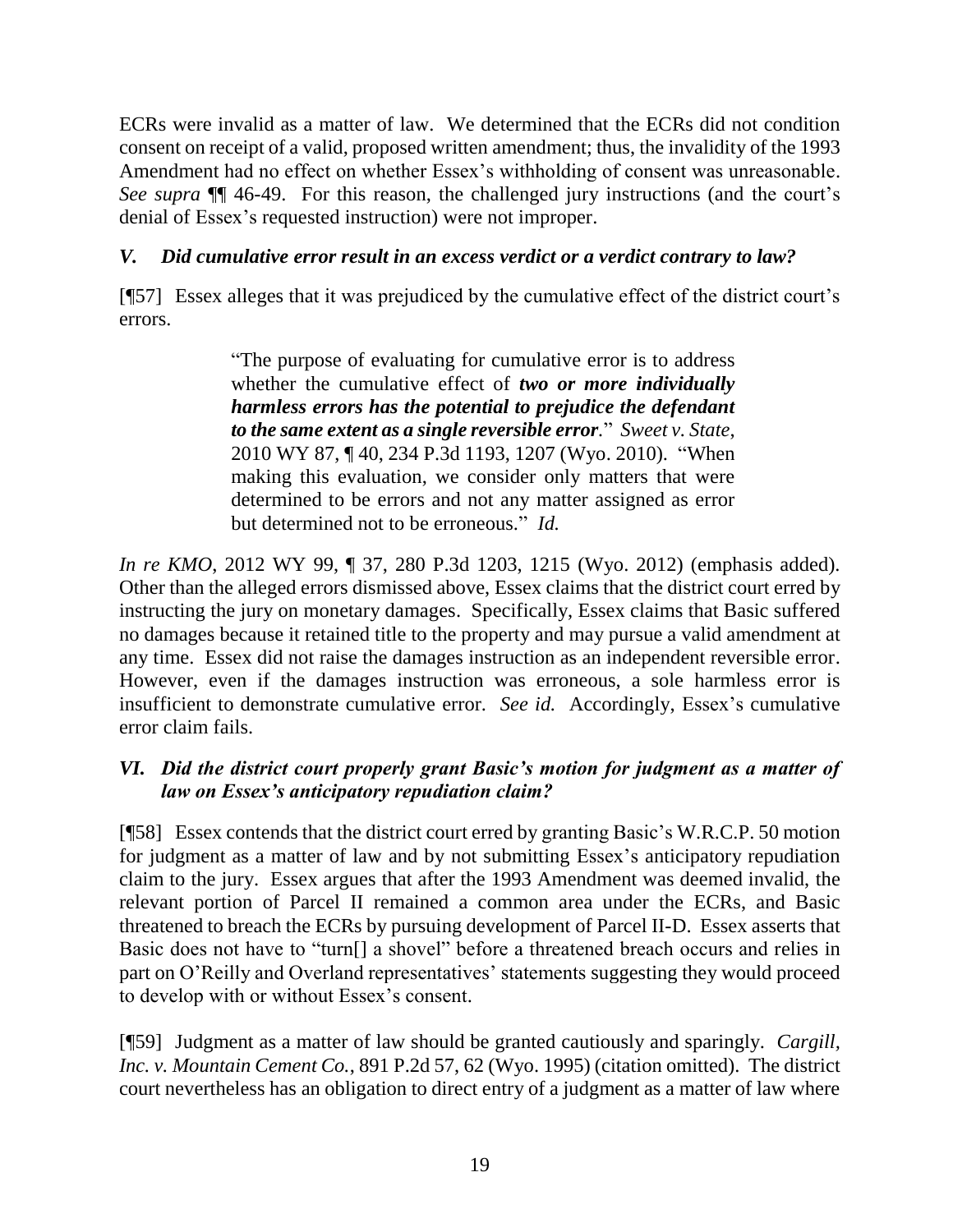the evidence is legally insufficient to support a verdict on a particular issue. *Dewey v. Wentland*, 2002 WY 2, 128, 38 P.3d 402, 414 (Wyo. 2002) (citation omitted). We review the decision to grant or deny a motion for a judgment as a matter of law de novo. *Id*. (citation omitted).

[¶60] The elements of anticipatory repudiation are:

(a) a *statement by the obligor to the obligee* indicating that the obligor *will commit a breach* that would of itself give the obligee a claim for damages for total breach under §243, or (b) a voluntary affirmative act which renders the obligor unable or apparently unable to perform without such a breach.

Restatement (Second) of Contracts § 250 (June 2018 update) (emphasis added); *see also* 23 Samuel Williston, *Treatise on the Law of Contracts* § 63:29 (4th ed. July 2018 update).

[¶61] Regarding whether O'Reilly and Overland representatives are agents of Basic such that their statements are attributable to Basic for purposes of Essex's anticipatory repudiation claim, we have explained:

> Courts do not presume that an agency relationship exists. When the relationship of principal and agent is in issue, the party alleging agency has the burden of [proving] both the existence and nature thereof.

> > Agency is the fiduciary relation which results from the manifestation of consent by one person to another that the other shall act on his behalf and subject to his control, and consent by the other so to act.

Whether an agency relationship exists is a question of fact; however, when the evidence does not create a question of fact, the courts make that determination as a matter of law.

*Fowler v. Westair Enters., Inc.*, 906 P.2d 1053, 1055 (Wyo. 1995) (internal citations and quotation marks omitted).

[¶62] Prior to trial, the parties filed Amended Stipulated Facts, agreeing that "O'Reilly's obligation to purchase was contingent upon receipt of all necessary permits and approvals, including an amendment to the ECRs allowing the construction of a building of up to 10,000 square feet on the 'common area' of Parcel II-D." The undisputed evidence at trial demonstrated Basic's sale to O'Reilly was contingent on modification of the ECRs to permit development, which required Essex's consent; O'Reilly was neither an owner of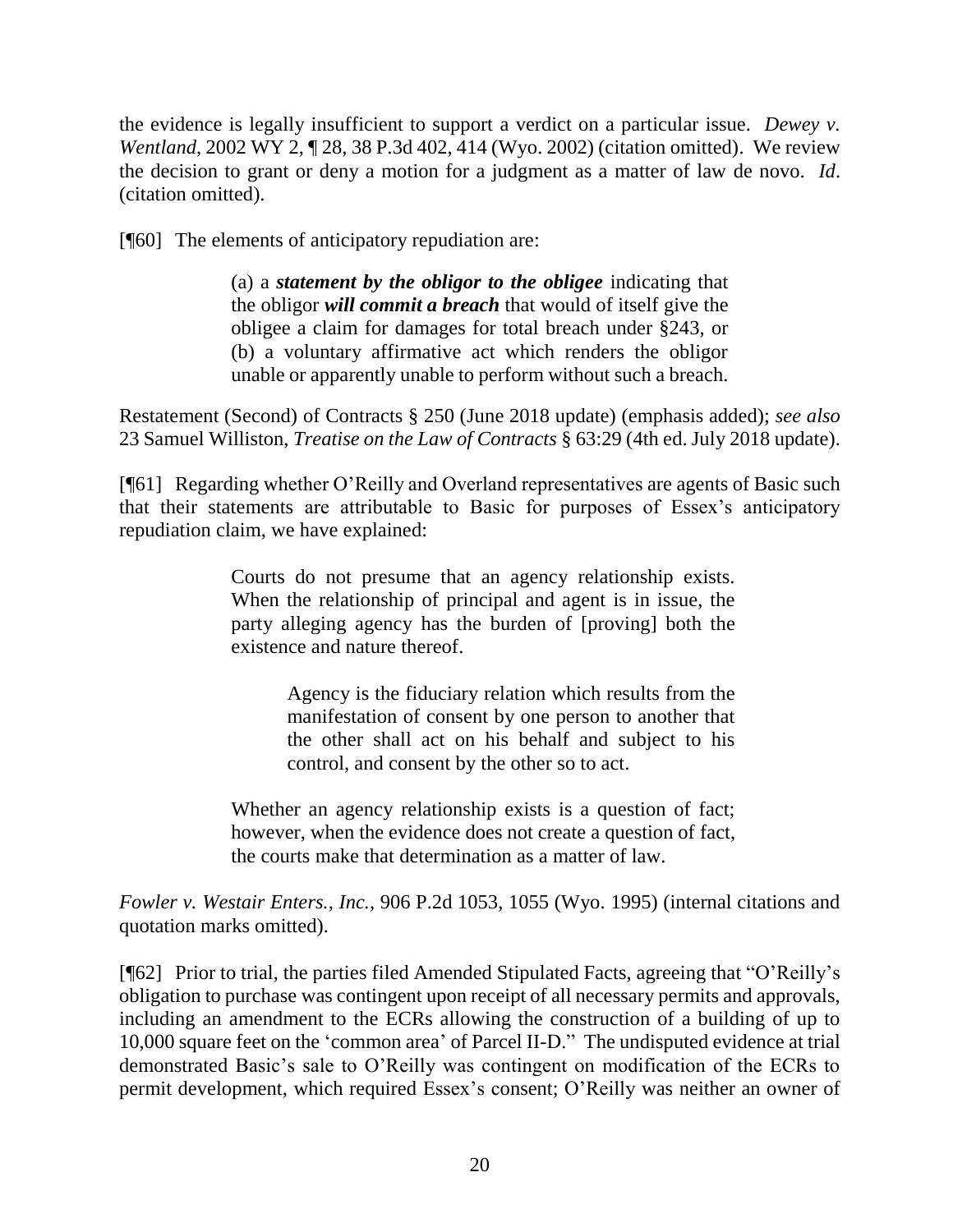Parcel II nor an obligor under the ECRs; and Essex knew that the O'Reilly and Overland representatives were not Basic's agents, did not represent Basic, and could not bind Basic. There were no disputed facts related to the elements of anticipatory repudiation or agency for the jury to resolve. Basic made no statement to Essex suggesting that it intended to breach the ECRs and took no voluntary affirmative act which rendered it unable or apparently unable to perform without breaching the ECRs. Basic lost its sale contracts with O'Reilly and Overland because it was unwilling to breach the ECRs. Viewing the evidence in a light most favorable to Essex, the record supports one conclusion: Essex's anticipatory repudiation claim was unsupported by legally sufficient evidence. The district court did not err by granting judgment as a matter of law to Basic on this claim.

### *VII. Did the district court err in its award of attorney fees and costs to Basic?*

[¶63] Essex asserts that the district court improperly awarded attorney fees and costs to Basic. Essex first contends that the attorney fees award is inequitable because Basic, as owner of Parcel III, recovered nothing in the litigation, whereas Essex prevailed on its declaratory judgment and quiet title claims concerning the void 1993 Amendment. Second, Essex claims that the attorney fees are unreasonable because Basic failed to submit underlying billing statements necessary to determine if it properly apportioned its fees. "The resolution of whether a party is a prevailing party in determining entitlement to attorney fees is one of law, which we review *de novo.* The final attorney fee award is, however, reviewed for abuse of discretion." *Ultra Res., Inc. v. Hartman*, 2010 WY 36, ¶ 149, 226 P.3d 889, 935 (Wyo. 2010) (citations omitted).

[ $[64]$ ] The plain language of ECR  $[8(b)$  allows the prevailing party to recover its attorney fees: "The unsuccessful party in any action shall pay to the prevailing party a reasonable sum for attorney's fee, which shall be deemed to have accrued on the commencement of such action and shall be enforceable whether or not such action is prosecuted to judgment." "We have defined 'prevailing party' for purposes of awarding costs of litigation as one who 'improves his or her position by the litigation.'" *Ultra Res., Inc.*, 2010 WY 36, ¶ 152, 226 P.3d at 936 (quoting *Schaub v. Wilson*, 969 P.2d 552, 561 (Wyo. 1998)). The jury awarded Basic \$200,000 in damages. Basic's position was thus improved and, by definition, Basic prevailed. Essex's claims for declaratory judgment and quiet title were resolved by stipulation and do not undermine Basic's status as a prevailing party or render the attorney fees and cost award inequitable.

[¶65] We also reject Essex's claim that the attorney fees and costs were unreasonable. "On appeal of an award of attorney fees, the burden is on the party attacking the district court's ruling to show an abuse of discretion, and the ultimate issue is whether the court could reasonably conclude as it did." *City of Gillette v. Hladky Constr., Inc.*, 2008 WY 134, ¶ 109, 196 P.3d 184, 212 (Wyo. 2008) (citing *Burnett v. Steeley*, 2008 WY 94, ¶ 35, 190 P.3d 132, 139 (Wyo. 2008)). We apply the two-factor lodestar test to determine the reasonableness of attorney fee awards: (1) the fee charged should represent the product of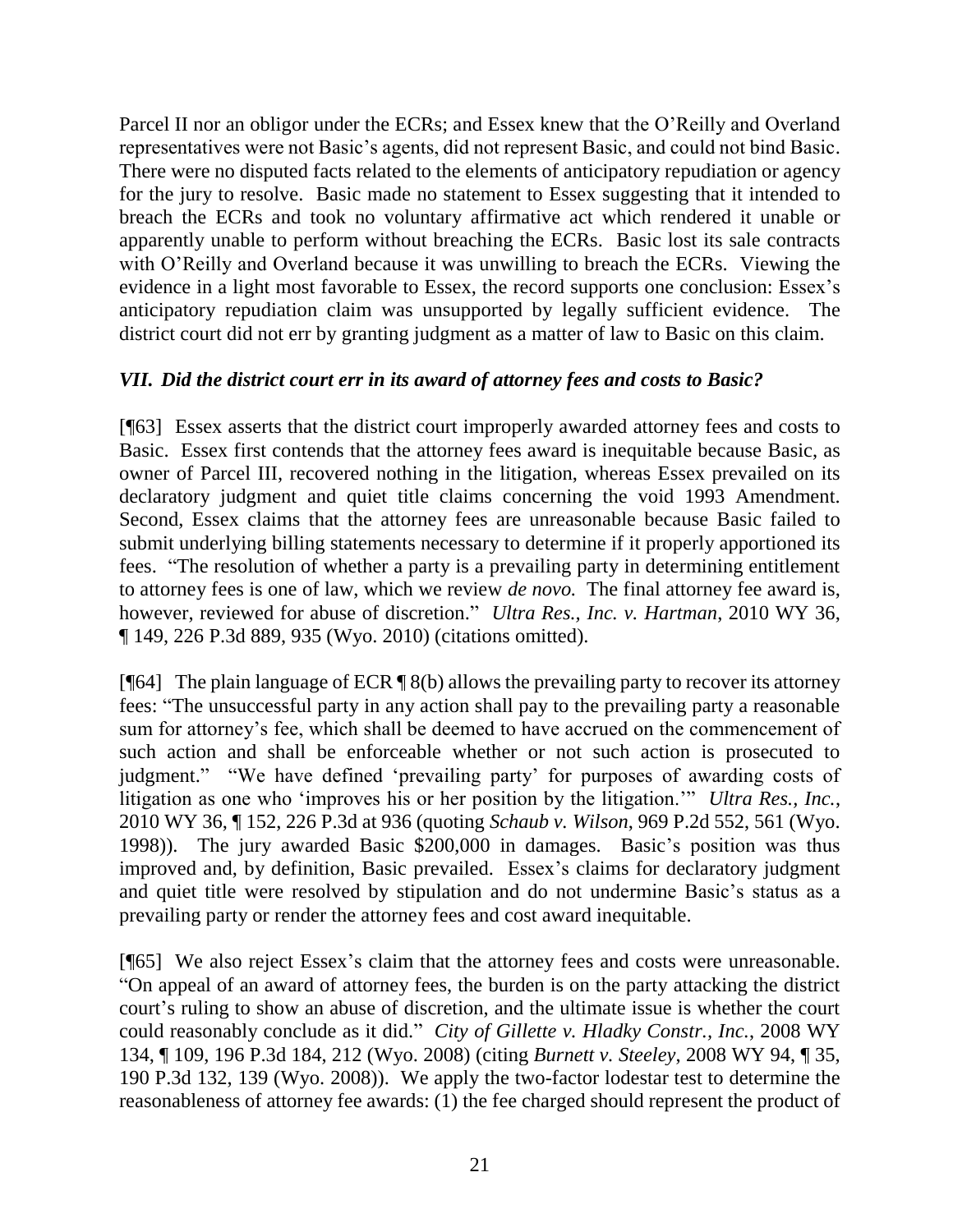reasonable hours times a reasonable rate; and (2) other factors of discretionary application should be considered to adjust the fee upward or downward. *Pennaco Energy, Inc.*, 2016 WY 34,  $\parallel$  52, 371 P.3d at 131 (citations omitted). The Wyoming legislature has set out the following factors to guide a court's discretion:

> (b) In civil actions for which an award of attorney's fees is authorized, the court in its discretion may award reasonable attorney's fees to the prevailing party without requiring expert testimony. In exercising its discretion the court may consider the following factors:

(i) The time and labor required, the novelty and difficulty of the questions involved, and the skill requisite to perform the legal service properly;

(ii) The likelihood that the acceptance of the particular employment precluded other employment by the lawyer;

(iii) The fee customarily charged in the locality for similar legal services;

(iv) The amount involved and the results obtained;

(v) The time limitations imposed by the client or by the circumstances;

(vi) The nature and length of the professional relationship with the client;

(vii) The experience, reputation and ability of the lawyer or lawyers performing the services; and

(viii) Whether the fee is fixed or contingent.

Wyo. Stat. Ann. § 1-14-126(b) (LexisNexis 2017).

[¶66] Essex challenged the reliability of Basic's calculation of fees. The district court noted that one of Basic's attorneys submitted billing statements and the other submitted a detailed affidavit of his fees. The court found that the submissions itemized the nature of the service performed, the time expended and the hourly fee customarily charged for such service, and properly found the submissions adequately supported the award of fees. *See*, *e.g.*, *Jones Land & Livestock Co. v. Fed. Land Bank of Omaha*, 733 P.2d 258, 265 (Wyo. 1987) (explaining affidavits and attachments thereto provided sufficient information to uphold the award of attorney fees and costs). Essex also argued that Basic failed to apportion or segregate fees between claims. The district court found that the attorneys' submissions sufficiently documented the specific work attributable to each billing entry, and, upon the court's review, it found that all the charges were either attributable to the claims at issue or involved the type of work that cannot be apportioned.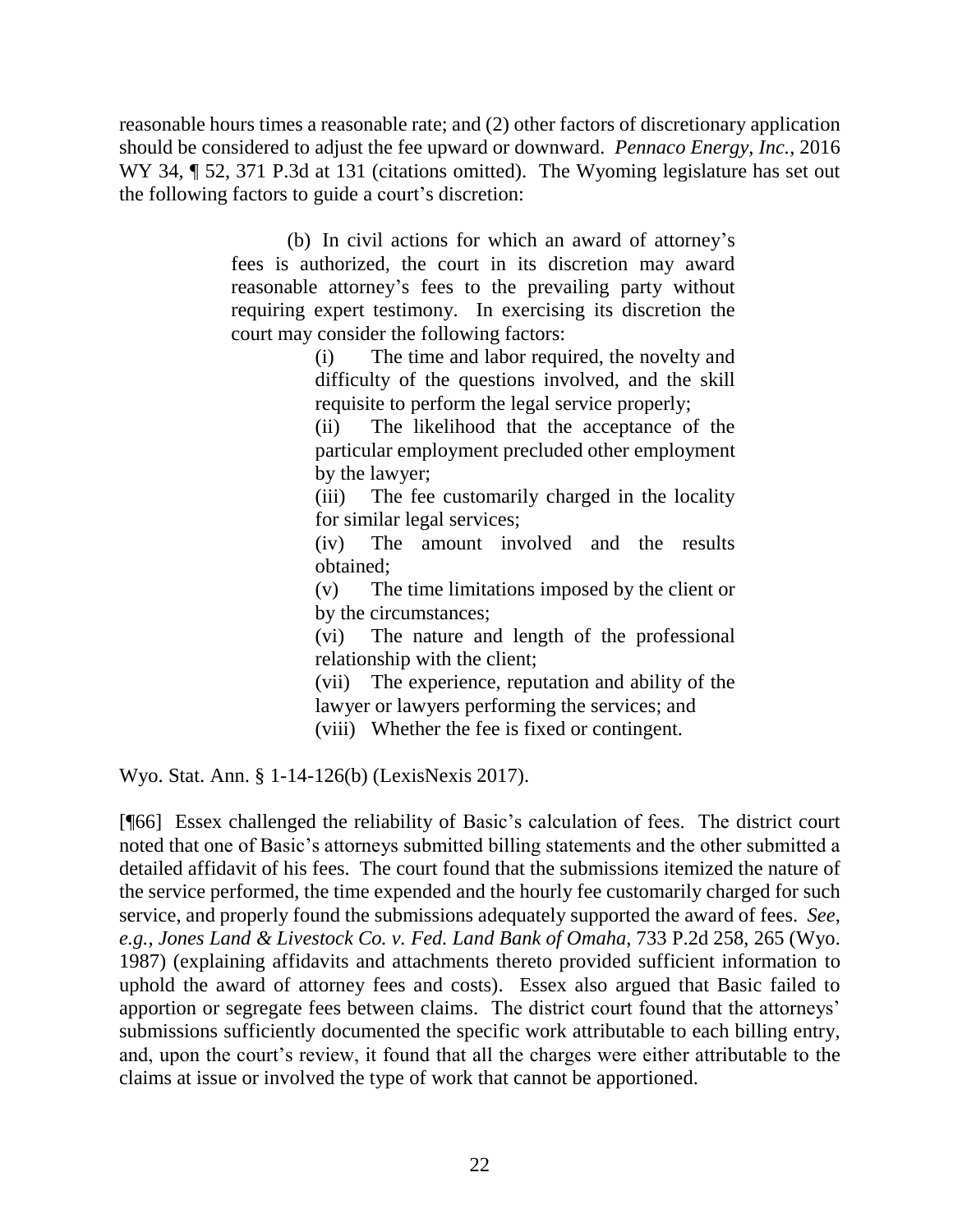[¶67] The district court awarded \$109,070.00 in attorney fees. It noted Basic's attorney fee rate of \$250 per hour was not unreasonable, considering that lawyers in Sweetwater County commonly charge \$200 per hour in more straightforward matters. It described \$250 per hour as a modest rate in comparison to other cases involving complex litigation and cited in *Ultra Res., Inc.*, 2010 WY 36, ¶ 164, 226 P.3d at 939, in which we found hourly rates of \$300 to \$400 reasonable for senior litigation attorneys in a complex oil and gas case eight years ago. The court noted that, due to the complex issues and jury trial, the case required significant legal skills; Basic's counsel had substantial experience in civil litigation and jury trials; and discovery and pretrial issues were litigated rather than resolved without court intervention (resulting in 230 docket entries). The district court thus found the number of hours, the hourly rate, and the overall fee request to be reasonable.

[¶68] We find no abuse of discretion. The district court applied the lodestar test and considered the factors set out in Wyo. Stat. Ann. § 1-14-126(b). "Having dealt with this case for a very long period of time, the district court was in the best position to analyze the attorneys' efforts and time." *Ultra Res*., 2010 WY 36, ¶ 164, 26 P.3d at 939. We uphold the attorney fees and costs award.

# *VIII. Did the district court properly deny Essex's W.R.C.P. 60(b) motion?*

[¶69] Essex also seeks relief from the final judgment pursuant to W.R.C.P. 60(b), which provides in pertinent part:

> (b) *Grounds for Relief from a Final Judgment, Order, or Proceeding*. — On motion and just terms, the court may relieve a party or its legal representative from a final judgment, order, or proceeding for the following reasons:

> > (4) the judgment is void;

. . . .

. . . .

(6) any other reason that justifies relief.

W.R.C.P. 60(b). "An order denying relief under W.R.C.P. 60(b) is appealable." *Andersen v. Hernandez*, 2005 WY 142, ¶ 10, 122 P.3d 950, 952 (Wyo. 2005) (citing *Dexter v. O'Neal*, 649 P.2d 680, 681 (Wyo. 1982)). Denial of relief under W.R.C.P. 60(b) is within the trial court's discretion. *State ex rel. TRL by Avery v. RLP*, 772 P.2d 1054, 1057 (Wyo. 1989) (citation omitted). Our review is for an abuse of that discretion, unless the judgment is attacked under W.R.C.P. 60(b)(4). *Id.* The judgment is either void or it is valid, and the trial court must act accordingly. *Id.* (citation omitted). "A judgment is not void merely because it is erroneous. It is void only if the court that rendered it lacked jurisdiction of the subject matter, or of the parties, or if it acted in a manner inconsistent with due process of law." *Matter of Guardianship of MKH*, 2016 WY 103, ¶ 15, 382 P.3d 1096, 1100 (Wyo. 2016) (citations omitted).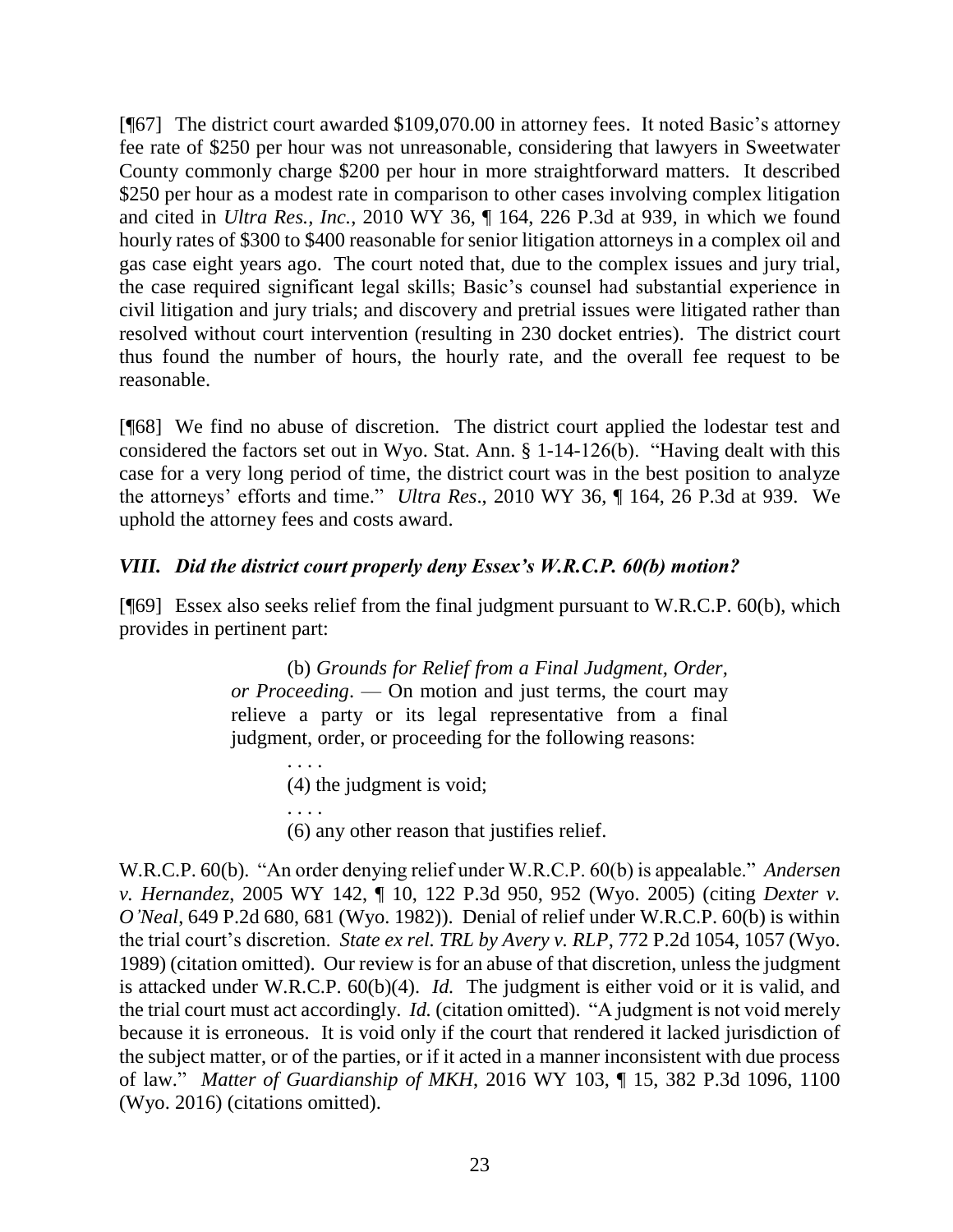[ $[$ 70] Essex requests relief pursuant to Rule  $60(b)(4)$ , claiming the judgment is void because Basic premised the proposed modification of the ECRs on the void 1993 Amendment. We fully addressed this argument and concluded that the validity of the 1993 Amendment did not invalidate Basic's claim that Essex breached the ECRs. S*ee supra* ¶¶ 46-49. There is no jurisdictional defect warranting Essex's requested relief under Rule 60(b)(4). <sup>11</sup> *See*, *e.g.*, *In Interest of WM*, 778 P.2d 1106, 1112 (Wyo. 1989) (explaining that the alleged errors did not constitute a jurisdictional defect; thus, the judgment was not void and the appropriate remedy for any error in the application of the law is a timely appeal from the final order).

[ $[$ 71] Essex further claims that relief is justified under Rule 60(b)(6) because (1) the jury awarded excessive damages when only injunctive relief is proper, (2) the judgment is not sustained by the evidence because Basic failed to comply with the ECRs in obtaining consent from the other record owners and did not present a valid proposed amendment for Essex's consideration, and (3) the court improperly granted judgment as a matter of law on Essex's claim for anticipatory repudiation. These issues are not appropriate for consideration under Rule 60(b)(6).

[¶72] An order denying relief under Rule 60(b) is appealable; however, the issue is "severely limited" because "[a]n appeal from a denial of a Rule 60(b) motion addresses only the district court's order denying the motion, and not the underlying decision itself." *Gifford v. Casper Neon Sign Co.*, 639 P.2d 1385, 1388 (Wyo. 1982); *Servants of Paraclete v. Does*, 204 F.3d 1005, 1009 (10th Cir. 2000) (citation omitted).<sup>12</sup> In other words, "a motion under Rule 60(b) cannot be used as a substitute for [a direct] appeal" of the underlying judgment. *United States v. 31.63 Acres of Land*, 840 F.2d 760, 761 (10th Cir. 1988) (citing *Morris v. Adams-Millis Corp.*, 758 F.2d 1352, 1357 (10th Cir. 1985)); *see also Gifford*, 639 P.2d at 1388."In order to obtain relief under Rule 60(b)(6) the appellant must show the existence of unusual circumstances that justify the extraordinary relief requested." *31.63 Acres of Land*, 840 F.2d at 761 (citations omitted). Merely arguing the merits of the underlying judgment is not sufficient to show the existence of unusual circumstances justifying relief. *Id.* at 761-62.

[¶73] Essex's Rule 60(b)(6) argument relies solely on the issues decided by the district court before, during, and after trial, as presented in Essex's Rule 59(e) argument. As support for its Rule  $60(b)(6)$  claim, Essex simply states:

> In addition, Rule 60 allows relief from judgment for any other reasons justifying relief from the operation of the judgment or that justify relief from the judgment. Based upon

 $\overline{a}$ 

<sup>&</sup>lt;sup>11</sup> We addressed Essex's standing claims in Section II and do not address them again here.

<sup>12</sup> Federal precedent is highly persuasive due to the similarity of W.R.C.P. 60(b) and its federal counterpart. *See supra* ¶ 36*.*